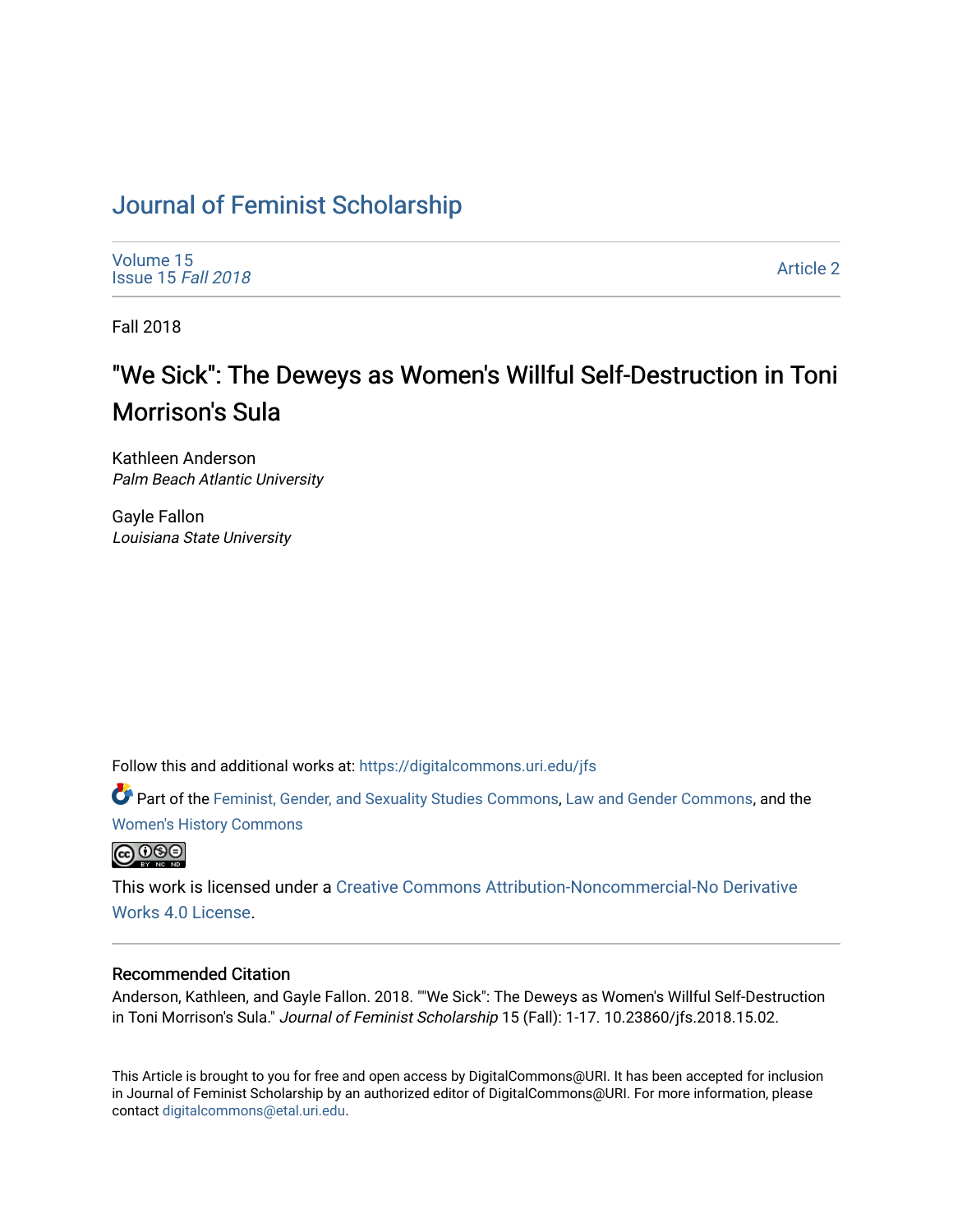# "We Sick": The Deweys as Women's Willful Self-Destruction in Toni Morrison's Sula

## Kathleen Anderson, Palm Beach Atlantic University Gayle Fallon, Louisiana State University

**Abstract:** Toni Morrison explores the complexities of race, gender, and matrilineal influence in *Sula*. Although much recent feminist criticism has addressed the operations of race and gender in the novel, this essay provides the first developed examination of Morrison's strategic use of three diminutive boys, all named "dewey," to emphasize the willfully self-destructive tendencies of the novel's female characters. Burdened with their community's limiting idealizations of femininity and motherhood, the women of *Sula* practice various forms of self-harm in an effort to develop and proclaim their holistic, autonomous selves. The deweys' mischievous childhood games foreshadow the consequences of female self-harm, but they also reveal the ways in which communal abuse is transformed by women into agency. A careful analysis of the deweys' significance is thus critical to any discussion concerning the relationship between *Sula*'s female characters and their community. The deweys are the key to uncovering the profound irony of selfdestruction committed by women who strive to achieve independence while wrestling with the broader communal suffering they both inherit and transmit.

**Keywords:** Morrison (Toni), *Sula*, deweys, feminism, women, matriarchy, identity, community, foreshadowing

Copyright by Kathleen Anderson and Gayle Fallon

Children are archetypal symbols of innocence, bittersweet reminders of humanity's prelapsarian condition and its loss through willful adult corruption. Some writers undercut the connotation of childhood with wholesomeness, however, depicting diminutive bodies possessed by adult malevolence in a manner that metaphorizes human depravity. In her 1973 novel *Sula*, Toni Morrison employs this technique to powerful effect, using the behavior of three small boys, all named "dewey," to emphasize and mirror the self-destructive tendencies of central female characters in her narrative. The intensity of these self-destructive inclinations seems to escalate in the course of the plot, producing a murder, a traumatic self-immolation, and finally the genocide of an entire town. The three boys appear immediately before each tragedy, and their actions both imitate and foretell the actions of the women whose lives intersect with theirs. Ultimately, the presence and function of the deweys highlight self-harm as an ironic agentic power exercised when characters attempt to reconcile what Monika Hoffarth-Zelloe identifies as "the existing double conflict between an African/ Black unified self and a feminist self" (1992, 114). Though the possibility of this reconciliation is questioned throughout the novel, the final disappearance of the deweys—linked with a deadly cave-in—implies a cautiously optimistic future for those who strive to forge a holistic female identity.

Hoffarth-Zelloe is not the only scholar to consider *Sula*'s paradoxically dissonant portrayal of the holistic African/Black and feminist self. Recent trends in feminist scholarship concerning *Sula* focus on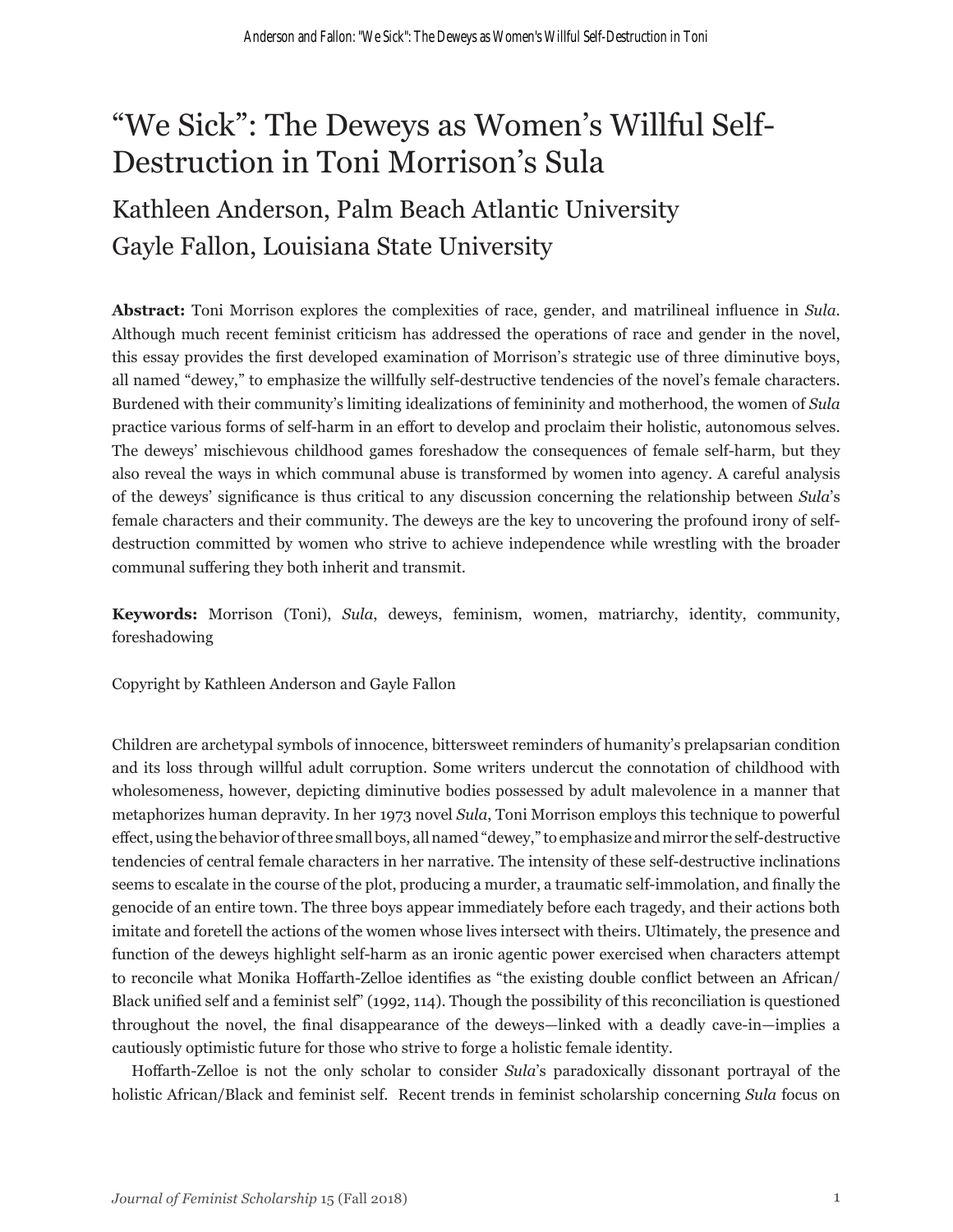the intersections of violence, mothering, and self-love. Motherly discipline in Morrison's text, for example, has become a popular site for analyses of the development of female identity and influence in Jim Crow America. Morrison's text features the aggressive self-injury of women characters, but it equally emphasizes the violent punishments levied by black women upon those for whom they act as caretakers. With the possible exception of Helene Wright, *Sula*'s female caretakers form a collective antithesis of the idealized black mother living in the early twentieth century; as Parvin Ghasemi writes, "what distinguishes Morrison's mothers from … stereotyped mother figures is their attempt at determining the course of their own and their children's destinies" (2010, 239). Put simply, motherly discipline in *Sula* can be read as a form of resistance against racist and misogynist cultural constructs. Amanda Putnam identifies brutal motherly discipline in Morrison's works as a rerouting of the abuse women endure from both family members and their larger communities: "While painful to absorb, this redirection can also be seen as an additional mothering lesson an instinctive message teaching black children coping mechanisms within a world that denies and exploits their self-worth" (2011, 26). Essentially, such critical arguments delineate how the women of *Sula* reclaim abuse *as* discipline, strategically transmuting oppression into its subversion.

Though this essay is certainly concerned with the relationships between *Sula*'s mothers and children, we would suggest that, just as mothers in *Sula* convert violent discipline into cultural subversion, women in *Sula* likewise internalize and transform abuse into a complicated and radical form of self-care. This self-care is radical because it often threatens to undermine the women's positions as caretakers of not only their children but also their physical selves, thereby equating self-preservation with self-impairment. This fatal conflation is consistently reified through the actions of the three deweys, whose blatant foreshadowing of harrowing events posits feminist resistance to cultural oppression as something equally deadly and inevitable. Put another way, women who cultivate holistic, agentic selves in *Sula* become cautionary tales not to other, individual feminists but to their broader communities. The deweys predict that women will inevitably transform communal abuse into agency—as the rising Sula Peace and Nel Wright learn to do and that expressions of that agency will empower a communal "peace" and "right" effected by *women*, even if it destroys the women themselves.

The few scholars who have remarked on the deweys all seem to recognize their symbolic nature, in particular the Trinitarian dimension of their bond. Patricia Hunt and others argue that the three boys "can be seen as a disturbing fulfillment of the mystery of the Trinity" (1999, 166). Trudier Harris notes that they "figure more frequently as a concept than as separate entities in the novel," a view she expands in the following definition:

A dewey is an individual who exists on the borderline between tolerable behavior and trying out for reform school. A dewey is contained lawlessness, just as Shadrack is contained insanity. A dewey is rootless and uncommitted, existing from day to day with no knowledge of past or future. A dewey is an idea manifested in triplets whose very physical appearances defy that appellation. (1999, 116)

While Harris recognizes the deweys' significance as emblems of border crossing, she overlooks their implicit knowledge of the imminent effects of the Peace women's behaviors; the women work to control their environment despite the dramatic irony exhibited in the deweys' foreknowledge. The women may or may not discern the deweys' narrative function, but their efforts to intentionally predetermine and then construct themselves and their surroundings when their futures seem predestined figure the Peace women as more than simply tragic heroes—they refuse to be tragic by defining themselves not as virtuous victims but as social rebels who claim an agency that is also denied.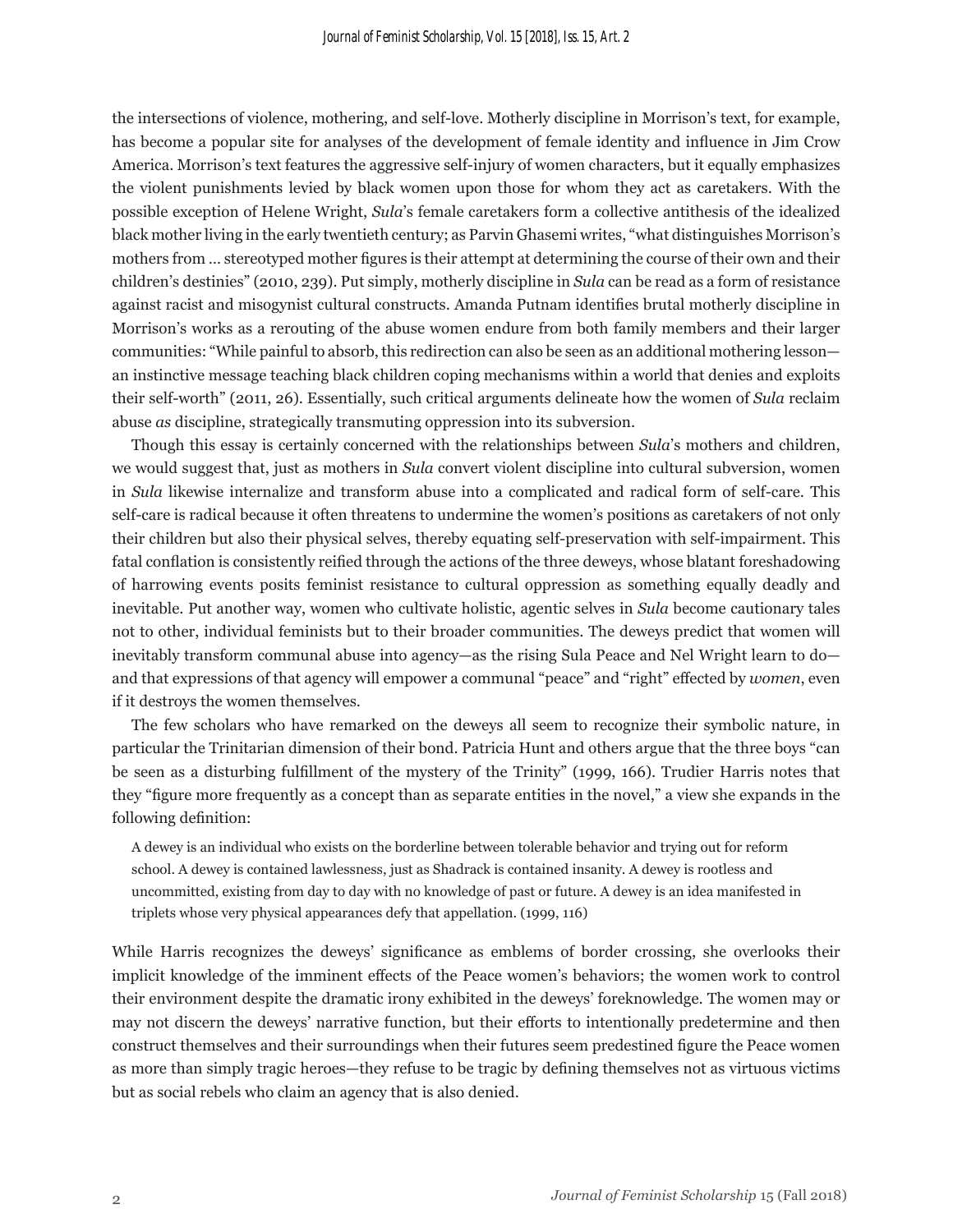The deweys' Cassandric prophesies mirror the propulsive fatalism of their guardians: they predict outcomes but push toward rather than work to change these dire consequences. The deweys also lack an ability to define themselves, even negatively, against one another. In the only discussion of *Sula* that elaborates at length on the subject of the three boys, Philip Page comments on the deweys' apparent mental deficiencies and implausible rescue from motherless lives, observing that "their unity is achieved at the expense of each boy's individuality" (1995, 66). Likewise, Susan Neal Mayberry suggests that their name evokes the increasing obsolescence of the Dewey Decimal System and that their chain-gang games dramatize the restrictiveness of a form of punishment that erases individual identity (2003, 60). Their individual namelessness therefore points up their individual powerlessness—they are defined by function only, by that which they indicate, and their persons are collapsed into one as their guardians and, later, their community refuse to view them as separate beings. The resultant liminality the deweys inhabit (three-and-one, oracular but largely ignored) resembles "the struggling orphaned black culture" in which the Peace women struggle to assert themselves (Schreiber 2010, 188n21). However, the deweys' liminality simultaneously highlights the women's efforts to create individual, whole selves, to carve out a family and identity despite the misogyny and racism that pressure the women to shape themselves into socially acceptable stereotypes. Therefore, though they imply a somewhat fatalistic worldview, the deweys accentuate the Peace women's perverse but bold attempts at self-determination within a circumscribed existence. In dissolving the deweys by the novel's end, the author replaces the deweyan existentialism (Harris 1999, 116) that dominates the novel with a subtle feminist hope for a genuine and complete self-as-societal-actualization.

Morrison's choice of permanently juvenile male characters who "would never grow" (Morrison 1982, 84) to symbolize female characters' willful acts of devastation produces other important paradoxical implications in *Sula* as well. On the one hand, the deweys recall the juvenility of all the novel's men, who diversely "[remain] boys in mind" (84) and whose abandonment of the women intensifies the socioeconomic and emotional vacuums that precede the women's behavioral extremes. Eva Peace's aptly named husband, BoyBoy, leaves her and their three children in desperate poverty; Plum regresses into infant dependency; and even the charismatic Ajax eschews all commitments in order to preoccupy himself with airplanes and boyishly distracting entertainments. The men's impotence as victims, addicts, failures—or, at the very least, aimless wanderers—evidences an abdication of responsibility that further exposes their weakness. Eva is not fooled by BoyBoy's attempt to feign the moneyed player: "Underneath all that shine she saw defeat in the stalk of his neck and the curious tight way he held his shoulders" (36). On the other hand, because female characters are comparatively powerful and definitive, the deweys predominantly represent women's Dostoevskian free will in a world in which assertive action, even when in reaction to male-imposed burdens, is a feminine sphere. If the deweys were girls, they would be actors, not impetuses or ideas. As boys, they convey the air of dissatisfaction that haunts their town, throwing into stark relief the heroines' bustling activity. In addition, the deweys' childlike physiques distinguish them from physically developed male characters that objectify the maternal or eroticized female body, thereby reinforcing their representation of a power more driven by the mind than the senses. The underdeveloped deweys playact the consequences playing in the minds of the Peace women before they create the act of destruction, and act only once these heroines have set their decisions in motion. Accordingly, the deweys dramatize women's foreknowledge as a tool and manifestation of their flagrant dismissal of predetermined feminine victimhood—a victimhood challenged by the self-harm that redefines and even negates the boundaries of women's agency.

Both male and female characters in *Sula* engage in self-sabotage that emanates from personal as well as social causes. However, the novel is primarily neither a critique of patriarchal betrayal of women amid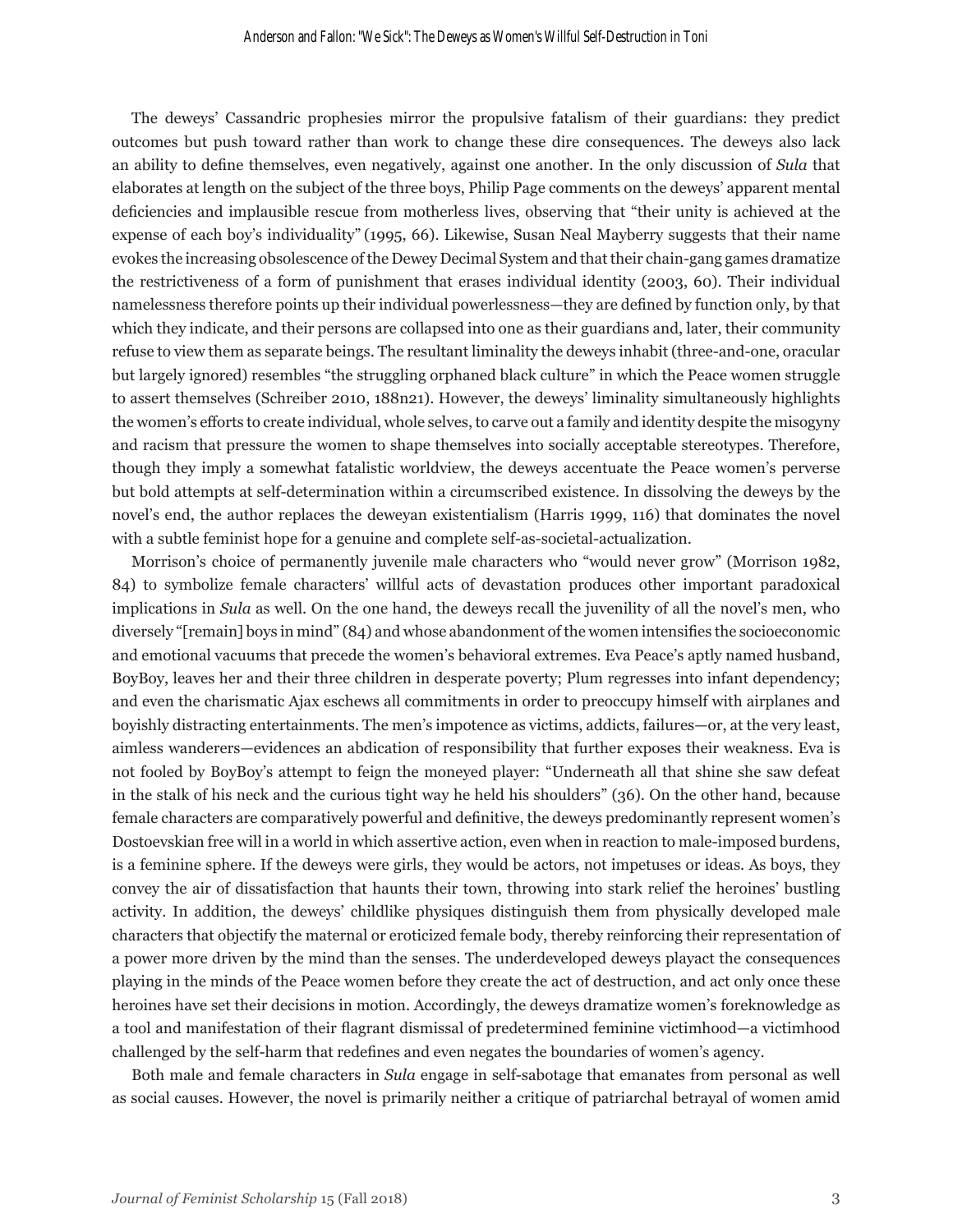the oppressive backdrop of early twentieth-century American racial segregation, nor a reflection of the universality of self-violation as a symptom of the biblical Fall, though both of these threads shape the narrative. Rather, through her fascinating stylized depiction of the deweys, Morrison delineates the ways her heroines, rather than escaping or imploding like male characters, hurl themselves with misdirected but courageous abandon into their chosen personae among the few available female parts. They assume varying extremes of traditional and nontraditional female roles as mothers, wives, and "easy" women (122). The insistence with which the characters pursue these roles precisely because they promise agency underscores the need for personal definition in a community that refuses to see women as complicated selves. As Hortense Spillers explains, the resulting narrative "inscribes a new dimension of being [that moves] at last in contradistinction to the tide of virtue and pathos which tends to overwhelm black female characterization in a monolith of terms and possibilities" (1983, 293).

Without the marginal commentary offered by the actions of the deweys, *Sula* would lack the suspense delivered by the deweys' foreshadowing and reification of women's responses to the challenges of striving for bodily autonomy and social equality. As the physical manifestation of women's decisions, they are in some ways metaphors for what J. L. Austin might call performative sentences, utterances that are actions unto themselves (1975, 6). To tell oneself to do something is, in the Peace household, to do the thing. These women acknowledge no viable alternative choices or futures once they have determined on an injurious course of action. Morrison invites readers to follow her heroines' quests for selfhood as demarcated by the deweys and to discover, as the heroines do, the essentiality of female community to the wholeness of individual women and of the larger social fabric they weave. By the novel's end, the reader must determine which message preponderates: a poignant judgment against a misogynistic society, whose oppression of women is so devastating that they direct their potentiality against themselves, or a celebration of the resilience of female friendship—despite women's alienation from each other and themselves—even in the face of death.

Performing prophesies of the heroines forcing fate, the deweys appear in most of the novel's major scenes. Their designation is capitalized only when matriarch Eva, whose name connotes Eve and a woman-provoked fall, nonetheless engages in the Adamic act of naming each boy—"Well. Look at Dewey. My my mymymy" (37)—and when they enter school: "Somebody said, 'But, Miss Eva, you calls the other one Dewey.' 'So? This here's another one'" (37). Their collective designation is never subsequently capitalized in the novel. It is by repeatedly referring to all three boys as one lower-cased entity that Morrison generates the almost mystical, Trinitarian communion among the children. The women characters both seek and obstruct this communion within their would-be sorority. At first, the collective deweys seem innocently mischievous: they tie shoelaces together, dance in the street, and sneak into the homes of other townspeople. Perhaps because of their gender, the boys are not burdened with the expectation of social graces. They are raucous and dismissive of social taboos. However, their perpetual laughter, games, and secrets always become most prevalent during times of adult stress and horror. One *Sula* critic remarks that "psychic traumas are literally written [onto] bodies that are physically marked in some way, whether by birthmark, self-mutilation, or through the process of violent death" (Burrows 2004, 120). The deweys interact most with the women who exemplify these respective forms of "marking"—Sula, Eva, and Hannah Peace—by imitating their traumas.

A fantastical femininity is at the heart of *Sula*, one which both kills and creates, and which seems to rely on a female community that it concurrently builds and severs, as the deweys foretell from the fringe of their matriarchal family circle. The first few chapters revolve around the developing relationship between the two girls; each is the "female double" (Duvall 2000, 54) of the other. Even though they are almost opposites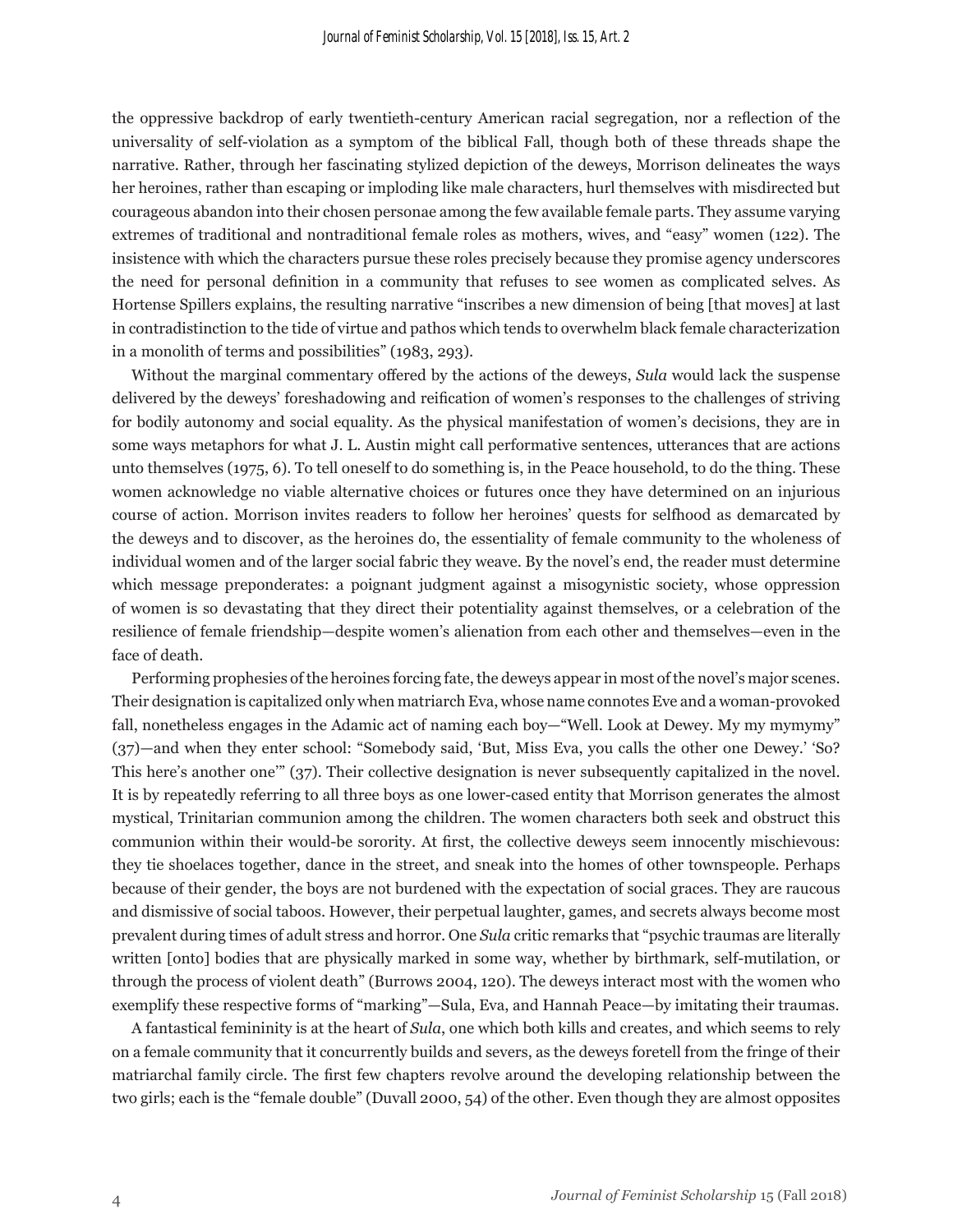in personality, they begin to cling to one another and become closely associated in their community, like a pair of deweys. Their town, the Bottom, is void of agricultural life, but lush with an embodied adult pain that "rest[s] somewhere under the eyelids … somewhere in the sinew's curve" (4). The pain quickly evolves into an overwhelming desire to control fate, a communal desire that finds its symbolic outlet in the fierce assertiveness of the town's most self-mutilating yet self-assured women, who offer more chaos than "Peace" to their community. Even as adolescents, Sula and her best friend are not immune to the influence of this negative force. Thrown into each other's confidence by a shared lack of father figures, Sula and Nel grow up in a maternal world. Whereas Nel's controlling mother raises her alone in an "incredibly orderly house" (51) from which her father seems forever absent, Sula lives in the lively matriarchate of a grandmother who adopts a large community of young couples, visiting cousins, a white alcoholic, and neglected children.

Eva embraces the role of matriarch over her domestic domain but practices a utilitarian and emotionally distant mothering toward her ever-expanding family. The narrator describes Eva's adoption of three boys in the paragraph following the depiction of BoyBoy's visit and Eva's response to it, as if to connect these decadeapart events in her consciousness—the failed husband and father with an enlarged, reactive maternity that subsumes the masculine-coded role of family provider. Eva's independent matriarchy frustrates limiting societal perceptions of black motherhood. Like her female offspring, Eva embodies a "[w]omanhood [that is] defined differently from the definitions supported by the white Western world, broadening the traditional conception of women's roles" in the American landscape (Hoffarth-Zelloe 1992, 115). The deweys, linked as they are to women's willful self-harm, signal the personal damage—both physical and mental—that Eva, Hannah, and Sula endure in order to subvert their preassigned scripts. After the first appearance of the boys, fatal events begin to proliferate in the Peace family. Mysteriously, the deweys seem to foresee many of these happenings and, by mirroring the self-destruction of their elders, they physically act out the future consequences of adult actions. The mischievous triad appears before nearly every catastrophe in the novel, including the deaths of Eva's adult children still living at home, Plum and Hannah, and her granddaughter, Sula, as well as the mass drowning of Bottom inhabitants. The deweys' emulation of female inner turbulence serves as the central catalyst for the novel's crises.

A conflicted but powerful matriarch, Eva (Eve) symbolically both adopts all humanity and crushes it with her aggressive nurturance. She endeavors to embrace people of different genders, races, and ages in the labyrinthine mother-world of her house, but she kills her addict son, and her daughter and granddaughter ultimately annihilate themselves. She seems able to nurture successfully only permanently juvenile males who have been emasculated by stunted growth and parental abandonment, but neither they nor her biological children survive to old age. Eva hopes to offer the deweys better lives. All of them are more or less orphaned, and all appear to be of different racial backgrounds. The first dewey is black but jaundiced, the second light-skinned and red-haired, and the third "half Mexican" (38), with the other half unspecified. The deweys become part of a similarly complicated arrangement in their new Ohio home: the Peace family includes the racially diverse trio in their predominantly black household, but the deweys' inseparability eventually leads to societal confusion over their racial identification. The deweys' ages likewise vary from four to seven years when they pass through Eva's door, but she sends them all to school together to attend the same class. She overrules the school's resistance to this with a tenacity and strategic foresight that are consistent with the extreme survival tactics she employed to save Plum from a nearly deadly constipation as a baby and to save all her children from starvation in the brutal aftermath of her husband's abandonment.

Eva "create [s] the deweys, rescuing them from potentially worse fates but denying them full identity" (Page 1995, 71), which calls into question her inclusivity as a formalized erasure of difference, though of a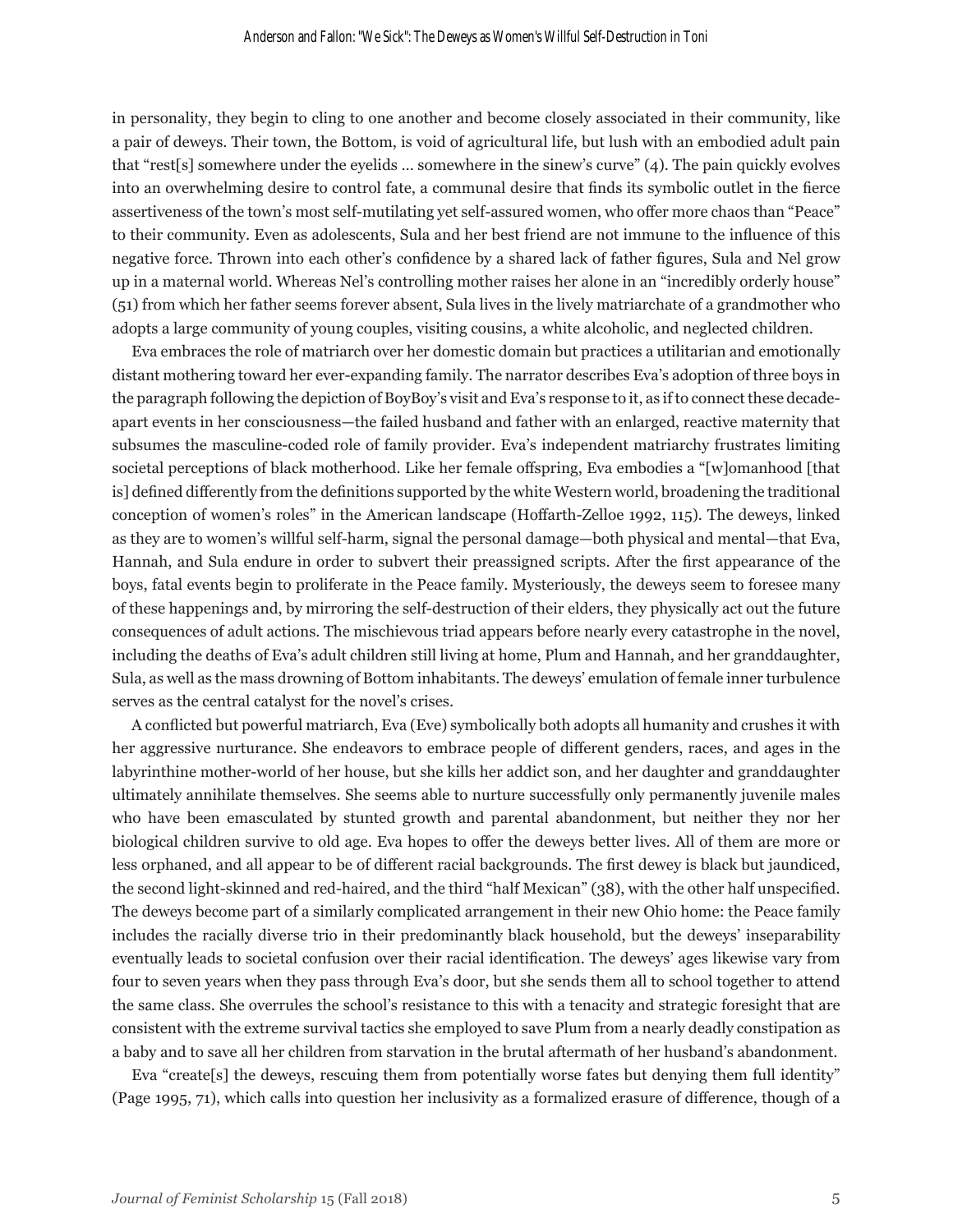difference the boys choose to nullify as well. Moreover, her disregard for the deweys' ages, races, and pasts emphasizes their symbolic function in the novel. She redefines them in a way that manifests her fiercely protective but parasitically controlling mothering, thus framing their role as mirrors both of her and her female descendants' unleashing of an inner aggressor that inevitably turns on them. Gurleen Grewal writes that Eva's desire to adopt and redefine the boys is evidence of her need "to control the threat of chaos" by ensuring "they remain infantile and at her mercy" (1998, 51). The limitations Eva inscribes for the deweys also recall the way women in the Bottom, like the maturing Sula and Nel, can be reduced to "pig meat" (50) when they walk past surveilling males. This is not to say that Eva sexualizes the deweys but that she refashions them into a cumulative commodity, a group of limbs whose identities are conflated in order to fulfill another's fantasies. Eva's parenting choices paint a thin veneer of egalitarianism over an insatiable drive to construct a predictable and socially approved motherhood, but those choices also point to her need to reconcile female nurturance with a feminine agency stereotypically associated with stunting male growth and power. In trying to develop a unified maternal self—she is, undoubtedly, both strong *and* feminine, controlling *and* nurturing—she tragically sabotages her children. Jennifer E. Henton notes the way Sula's protective self-mutilation later "voids the social contract" that supposes objectified black women have no agency and will acquiesce to abuse out of self-preservation (2012, 103). Like her granddaughter, Eva harms herself, physically and emotionally, in order to construct the type of family that will allow her to preserve a cohesive self-concept.

Just as the deweys' ages vary by a span of three years, major disasters occur in the Bottom in the three years after the deweys arrive, sealing their apocalyptic symbolism as a twisted trinity that demarcates the Peace women's chosen fates. These horrors—Eva's grotesque murder of Plum and Hannah's fiery death both involve the deweys. Plum's murder, though dramatic, is portrayed as a private, relatively peaceful death (at least for Plum), and is subtly framed by the presence of the deweys. Hannah's arguably suicidal consumption by flames, in contrast, occurs as a public spectacle mimed by the deweys in front of the entire family.

Although Eva has poured more nurturing energy into Plum than into her female offspring, she directly terminates the life of only her son, as if to foreclose the paradigm of male parasitism that she fed in doting upon her male heir. He "had floated in a constant swaddle of love and affection, until 1917 when he went to war" (45). Plum's combat experiences stoke a drug dependency that unravels his ability to care for himself. He returns home addicted to numbing narcotics and dumps all his dependencies upon Eva's crammed household, while his sullen mood, kleptomaniacal habits, and childish mannerisms drive Eva to despair. As her motherly hopes for Plum vanish, Eva adopts each of the three boys and then euthanizes the son they seem intended to replace. To save the regressive Plum from a ghostly existence and herself from his need to "crawl back in [her] womb" (71), Eva rocks the psychological baby in his adult body one last time and then burns him on a live funeral pyre, as if ritually terminating her own self-compromising maternal sacrificiality: "I held him real close first. Real close. Sweet Plum. My baby boy" (72). After surviving dire impoverishment as a single mother in "a community in which the desires of black women are seldom realized" (Butler-Evans 1989, 61) and weathering her children's draining physical and emotional demands, Eva expresses through her murder of Plum her cumulative animosity towards the neediness of the children whose care necessitated so much self-sacrifice. The self-sufficiency of her alternative male children markedly contrasts with Plum's invalidism. She constructs for the deweys an autonomous triplet community and they become "inseparable, loving nothing and no one but themselves" (Morrison 1982, 38). Thus, they manifest Eva's longing to fulfill her maternal side without completely abandoning her own desires, and because they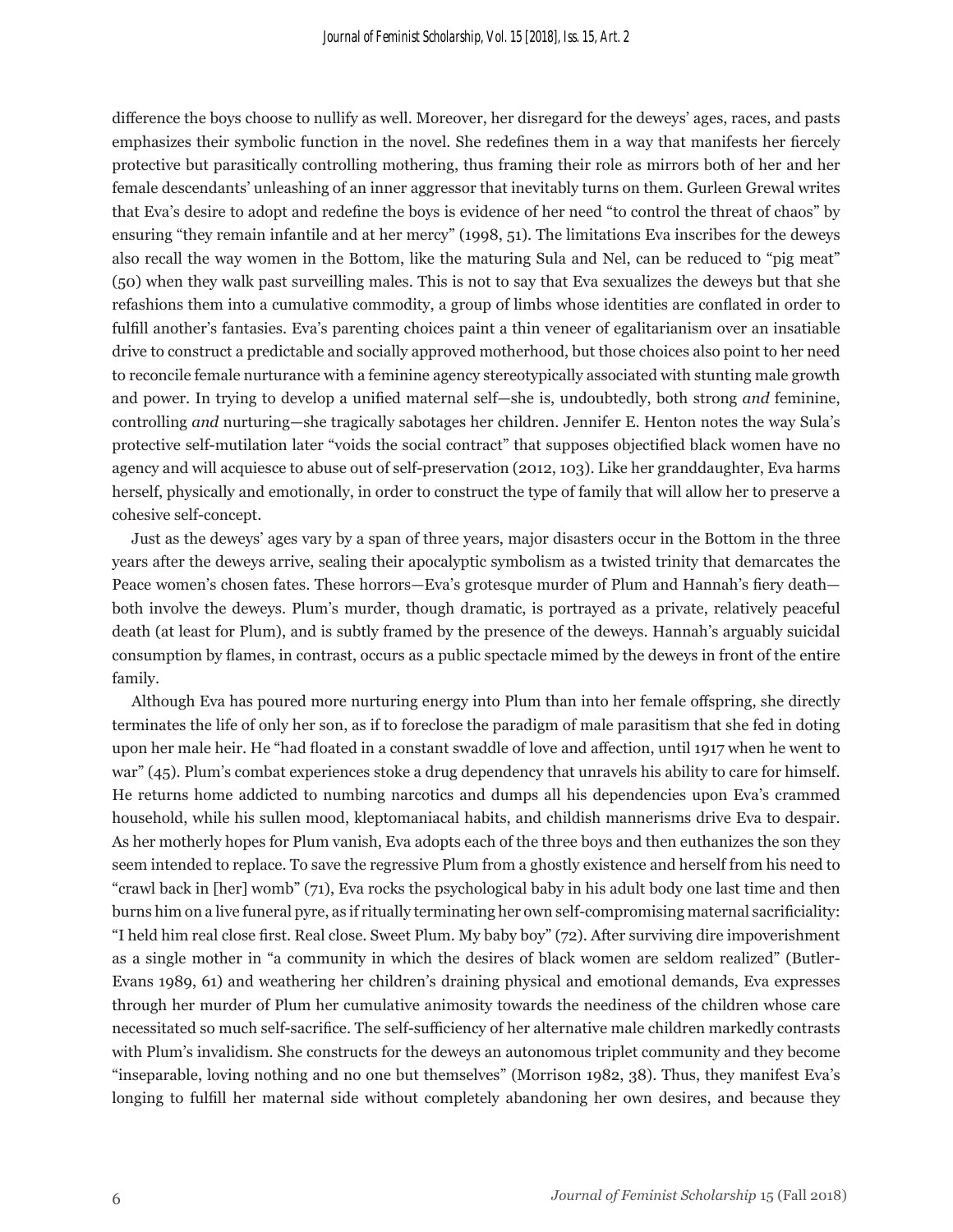represent a microcosmic inclusivity in their ambiguity of race and age, Eva can assume her identification with Eve as mother of the world.

Eva's motherly energies can excuse dependence in neither grown men nor the needy children of her embittered maternal past. Her replacement of boy-men like BoyBoy and Plum with self-reliant juveniles signals her refusal of further self-amputation, particularly for the sake of derelict males. However, ironically, the deweys showcase Eva's own threat to her wholeness. Exhausted by the emotional demands of an allinvolving maternity, Eva strives to revise her role into that of a kind of clockmaker deity who observes her household realm from above. The traumatic difficulty of this shift is emblematized by the way in which, after igniting the helpless Plum, "she shut[s] the door and [makes] her slow painful journey back to the top of the house" (48), ostensibly struggling to deny her maternal failure and to reestablish herself in her imagined tower of matriarchal transcendence. The drugged Plum is portrayed as returning to a fetal state and does not seem to suffer while being devoured by Eva's flames, as if the narrative has here assumed Eva's wishful view of her homicidal maternal love.

As neighbors awaken to the violence of the roaring fire, the resounding cries of the deweys can be heard throughout the house—though no one else in the house seems to know that there is anything to fear until Hannah discovers the blaze (48). The deweys are among the first to respond when the fire is lit, apparently aware of the personal awakening that has propelled Eva's "infanticide" of Plum. Their shouts serve as a warning to the family of Plum's current conflagration and of the future fire that will consume Hannah, and they also dramatize the perilous Peace women's already anticipated regrets. While Plum burns, the deweys' cries follow Hannah as she runs out of the house to assist neighbors in bringing water to douse the flames, figuratively pooling her and Eva's tears, which are impotent to quench the women's destructive compulsions. Thus, in the next few pages, Hannah will present herself to the neighbors once again, but as a vehicle for unmitigated self-destruction.

Following Plum's extermination, Hannah deliberately risks emotional incineration by her volatile mother when she decides to question Eva about her childhood. The answer leads to the physical burning that symbolizes Hannah's pointed psychological self-ignition. While sitting on the floor stripping beans with forced calm, she asks, "Mamma, did you ever love us?" (67), implying an all-encompassing criticism of Eva's mothering. Eva orders the deweys, who are playing chain gang near the window, to leave the room. She replies to Hannah's challenge by spitting, "You settin' here with your healthy-ass self and ax me did I love you? Them big old eyes in your head would a been two holes full of maggots if I hadn't" (68). Eva driving out the deweys before replying leaves the reader to wonder if she subconsciously senses a connection between their reenactment of slavery and Eva's forced, lethal bond with Hannah, a child she had had "no time or energy to love" (Page 1995, 71). This ejection of the deweys also insinuates an attempt to suppress her aggressive impulses so she can respond to her daughter without the violence of outrage. Not satisfied with such primitive evidence of her mother's affection as her physical survival, Hannah dares to prod Eva further by asking why Eva had never played with her and her siblings when they were children. Eva again scoffs at her daughter. In a final attempt to bridge the gap between herself and her mother, Hannah inquires as to why Eva killed Plum, the child she seemed to privilege with the most love. Eva explains: "I birthed him once. I couldn't do it again. (…) I had to keep him out so I just thought of a way he could die like a man not all scrunched up inside my womb, but like a man"  $(71-72)$ . Eva implies that the attempt to "rebirth" her adult son would have killed her—that she incinerated him to preserve herself as well as to burn away his overdependence on feminine nurturance, a concept often bound to water imagery. Instead of using water, she doused him with diesel and lit what she justifies as a restorative fire that redeemed his masculinity, though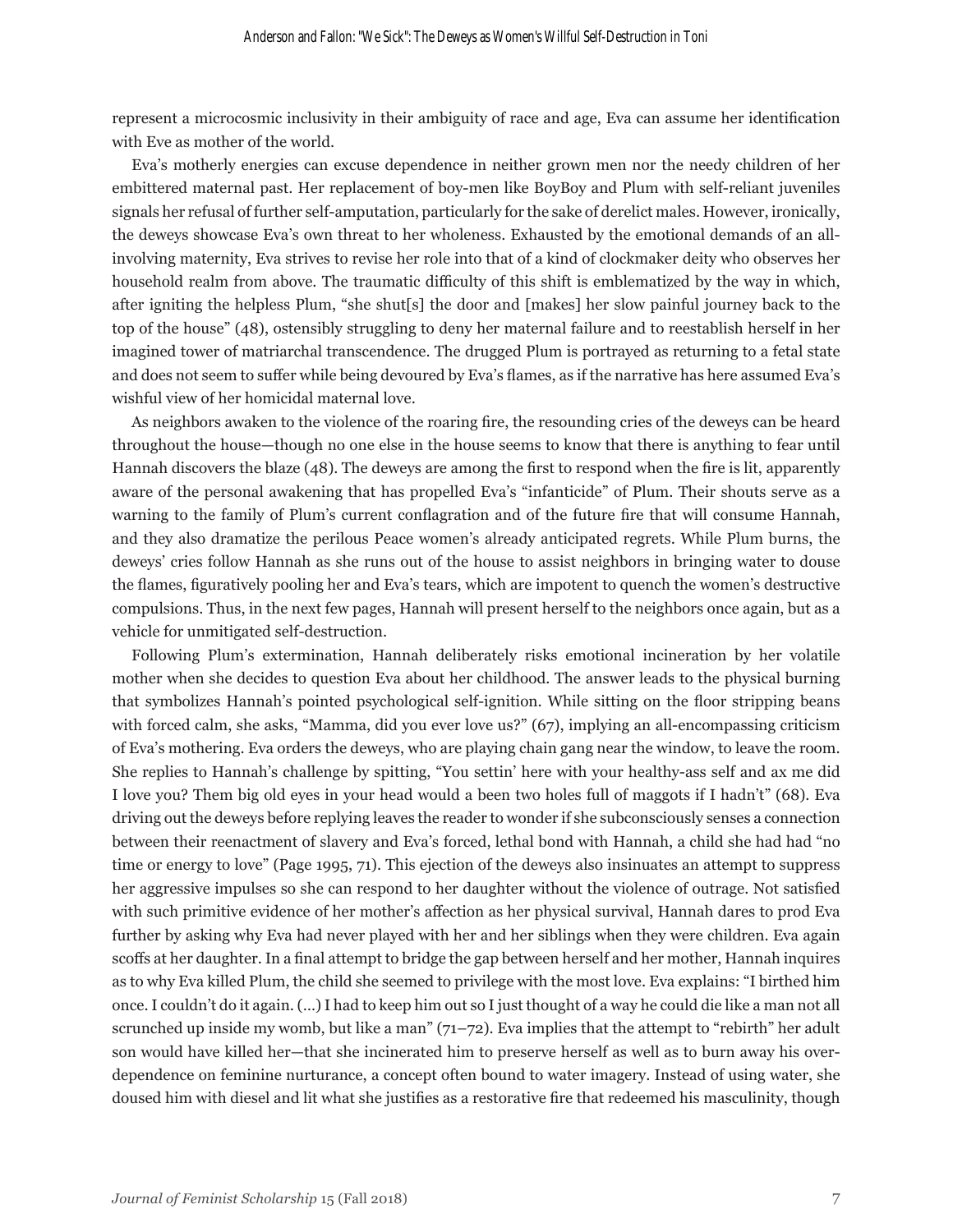it killed him. She invests effort in creating a womb-like space outside of herself in which she claims the fetal Plum is reborn in death "like a man," emphasizing both her commitment to nurturing male children in extremity and her powerful capacity to transform a subject into its negative definition (much as her Adamic naming of the deweys makes three individuals one, unified whole). Conversely to her apparent over-mothering and then homicide of Plum, Eva denies Hannah sufficient nurturance (as she does herself), thereby driving her daughter to self-incineration, yet she also nearly kills herself in a later, unsuccessful effort to save Hannah. The matriarch's conflicted maternal persona exacerbates her inward self-division and her division from her children. After provoking repeated rebuffs and witnessing Eva's preoccupation with Plum's memory as she "continue[s] to call his name" (72), Hannah responds by shuffling to the kitchen to rinse her pot of Kentucky Wonders, "swirl[ing] them" tenderly in the water, "pour[ing] the water off and repeat[ing] the process" (72) as if in silent rebellion against the fire set by her mother and its abortive consequences. Hannah's repetitive gestures also convey her subconscious endeavor to generate for herself the submersion in feminine nurturance she so craves: "Each time the green tubes rose to the surface she felt elated and collected whole handfuls at a time to drop in twos and threes back into the water" (72). The image of pairs and triplets of embryo-like beans immersed in a yonic bowl of amniotic fluid suggests Hannah's playful, symbolic enactment of maternal generation as she tries to comfort and mother herself. It also subtly alludes to the Sula-Nel duo and dewey trio that compensate for actual or emotional orphanhood through alternative bonds. These bonds are tenuous, however, as evidenced when underfed child-woman Hannah puts the beans on the fire and they boil and disperse.

Before she sets the pot on the fire, Hannah looks "[t]hrough the window over the sink" and sees "the deweys still playing chain gang; their ankles bound one to the other, they tumbled, struggled back to their feet and tried to walk single file. Hens strutted by with one suspicious eye on the deweys, another on the brick fireplace where sheets and mason jars were boiled. Only the deweys could play in this heat" (72– 73). Hannah's thoughts churn in the aftermath of her mother's rejection, and the deweys churn like the boiling Kentucky Wonders. The deweys' imperviousness to the weather reflects the unstoppable nature of Hannah's approaching self-immolation as she watches them gambol outside. The (female-identified) hens' united "eye" reinforces the deweys' emblematic role as enactors for female characters of the effects of their self-harm. Hannah watches the hens watch the deweys as she does, and as Eva will soon watch Sula watch Hannah burn. The collective female surveillance of female destructiveness reflects the women's sense of a united pattern of disaster-making. They look on the deweys and each other with a "suspicious eye" of self-recognition, a shared conviction that they will inevitably choose to alienate each other and destroy themselves, like a chain gang of entangled, stumbling, never fully actualized deweys.

The next day, Hannah serves Eva eggs (a continuation of the hen reference), and the house erupts in chaos because the deweys refuse the bath that Sula insists on giving them. They go "wild at the thought of water" (74), perhaps implying that the self-destructiveness Hannah has shown in provoking Eva will never be quenched. Sula chases the boys all around the house, trying to wash them clean—as if indirectly trying to save her mother from herself—but to no avail. During this wild fiasco, Hannah sedately washes the family's firesafe mason jars. The deweys, like Hannah, have fire on their mind, but Hannah "ignore[s] them" and the warning message they convey of her pending demise (74). Instead, she continues to wash fireproof mason jars that will never need putting out, while neglecting to dampen down the burning pain within herself that she fanned into flame by demanding from her mother a healing tenderness that she knows Eva can never provide. Hannah, in turn, will deny the water-chasing Sula the female nurture for which she thirsts.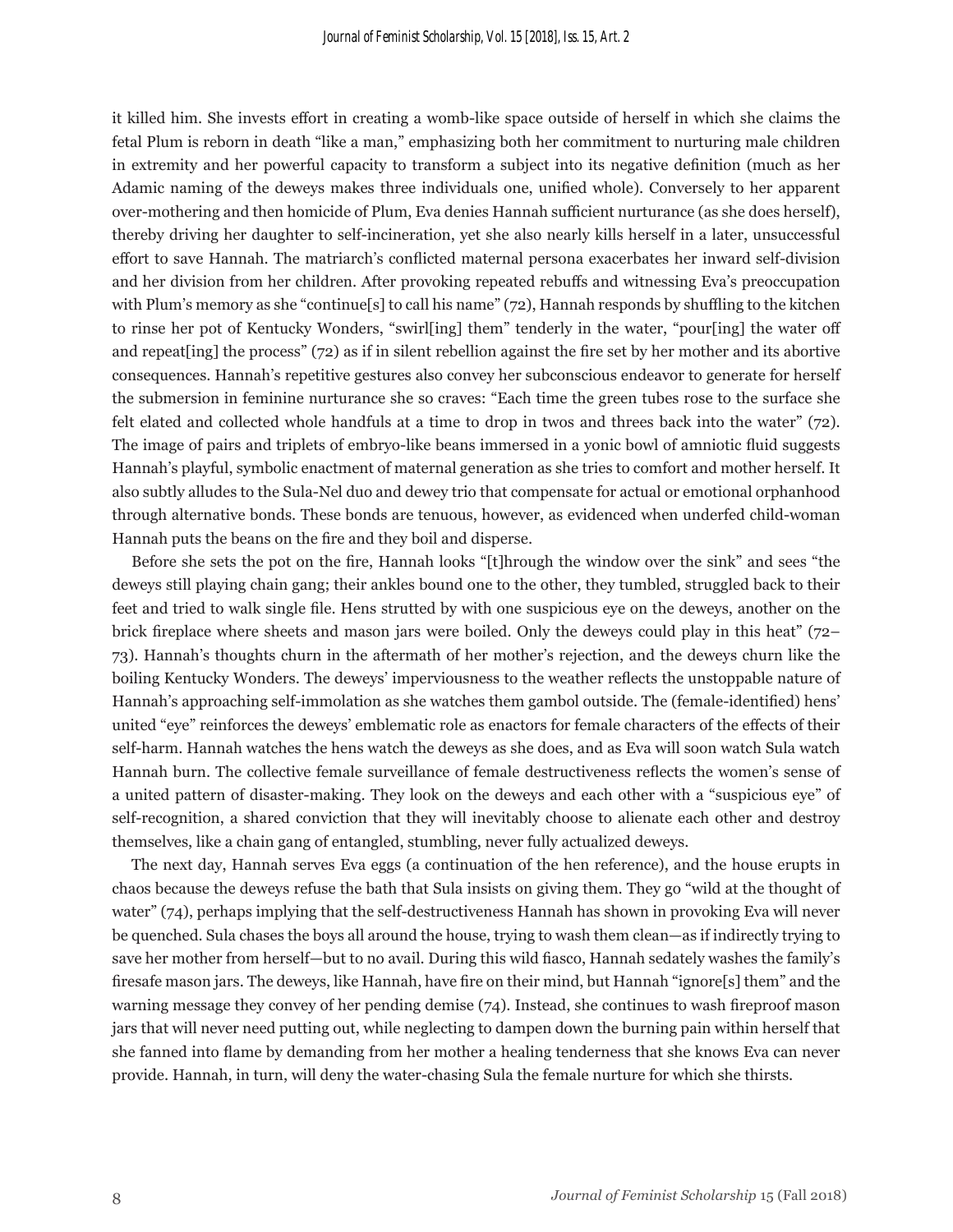Whether with conscious or unconscious intent, Hannah sets her own dress ablaze after she assumes she has severed the last, tenuous tie between herself and her mother. This assumption is immediately proven false when Eva, seeing her daughter aflame in the yard, jumps out of the second-story window and tries to crawl toward Hannah, impulsively contradicting her previous attempts to exercise the more detached maternal authority demonstrated by her incineration of Plum. Eva's palliative heroic attempts are in vain, and Hannah soon collapses as an agonized, deformed mass of burnt flesh. Thus, mother and daughter collaboratively murder their love. The deweys involve themselves in this scene more than in any other. Their precarious game of chain gang has already caused them to fall over one another, as if rehearsing Hannah's wild flame dance. When the neighbors toss a tub of water at Hannah to put out the flames, the futility of their effort to save her resembles Sula's futile attempt to bathe the deweys; the steam "sear[s] to sealing" (76) her doom instead of washing it away. After Hannah's passing, the deweys crowd around the smoldering body, "their eyes raked with wonder" (76), like the coals from the fire of Hannah's insistent self-conflagration. The boys are not frightened of the body, nor do they seem confused. They are interested in the death they had foretold by their actions, but are not appalled by it like the neighbors. This unnatural reaction attests to the otherworldliness of the deweys and to their supernatural ability to playact the willful fragmentation of their matriarchal family. Their response also recalls Nel's passive observation of Chicken Little's drowning: it is a moment when "[d]eath by fire, or death by water, merge and become simple pleasure" (Henton 2012, 105). This horrific "simple pleasure," a combination of masculine-coded fire and feminine-coded water, represents the Peace women's striving to consolidate power and nurturance in themselves, in defiance of the "social contract" that demands their conformity to one-dimensional feminine roles. In order to combat victimization, the Peace women harm themselves before others get the chance, and it is this pattern of selfharm that allows a reading of Hannah's immolation as a suicide instead of a tragic accident. Hannah burns herself before Eva can deem her too needy, like Plum; her immolation is an agentic protest against Eva's parasitic mothering, an ironic form of self-protection that emits her similar desire for love and control.

Just as one-legged Eva models self-mutilation to Hannah, who annihilates not only a limb but her entire body, Sula imitates and transmutes this impulse of both by making an art of her self-destructive life. The deweys play an important role as signposts of her ultimately fatal choices. Just as Eva refuses Hannah a personal love, Hannah declares to her girlfriends her dislike of her own daughter: "I love Sula. I just don't like her. That's the difference" (57). Sula hears this rebuff but not its softening context in Hannah's followup explanation to her friends: "She only heard Hannah's words, and the pronouncement sent her flying up the stairs. In bewilderment, she stood at the window … aware of a sting in her eye. Nel's call floated up and into the window, pulling her away from dark thoughts back into the bright, hot daylight" (57). Sula gazes out a window after her mother's rejection, as Hannah had done. A kind of emotional paralysis accompanies the daughters' denial by their mothers, yet they reproduce their fragmented family relationships by fragmenting their female friendships instead of carefully preserving them as the only form of community likely to persist.

The adult Sula becomes sexually promiscuous to feed herself emotionally as her mother had done, thereby alienating the women whose men she seduces. She uses and dismisses the men as she felt dismissed by her mother, and assumes an emotional detachment that belies her unresolved paternal as well as maternal loss. All the Peace women relate more to men than to women, even though their own men always leave them, but they abandon themselves when they abandon other women. Sula's repeated harassment of the deweys not only signifies a Freudian aggression toward her absent father and distant mother but, more profoundly, mimics and foreshadows her calculated aggression against herself. Whereas Eva had engaged in a conflicted megamaternal empire-building while cultivating platonic flirtations with male companions, and Hannah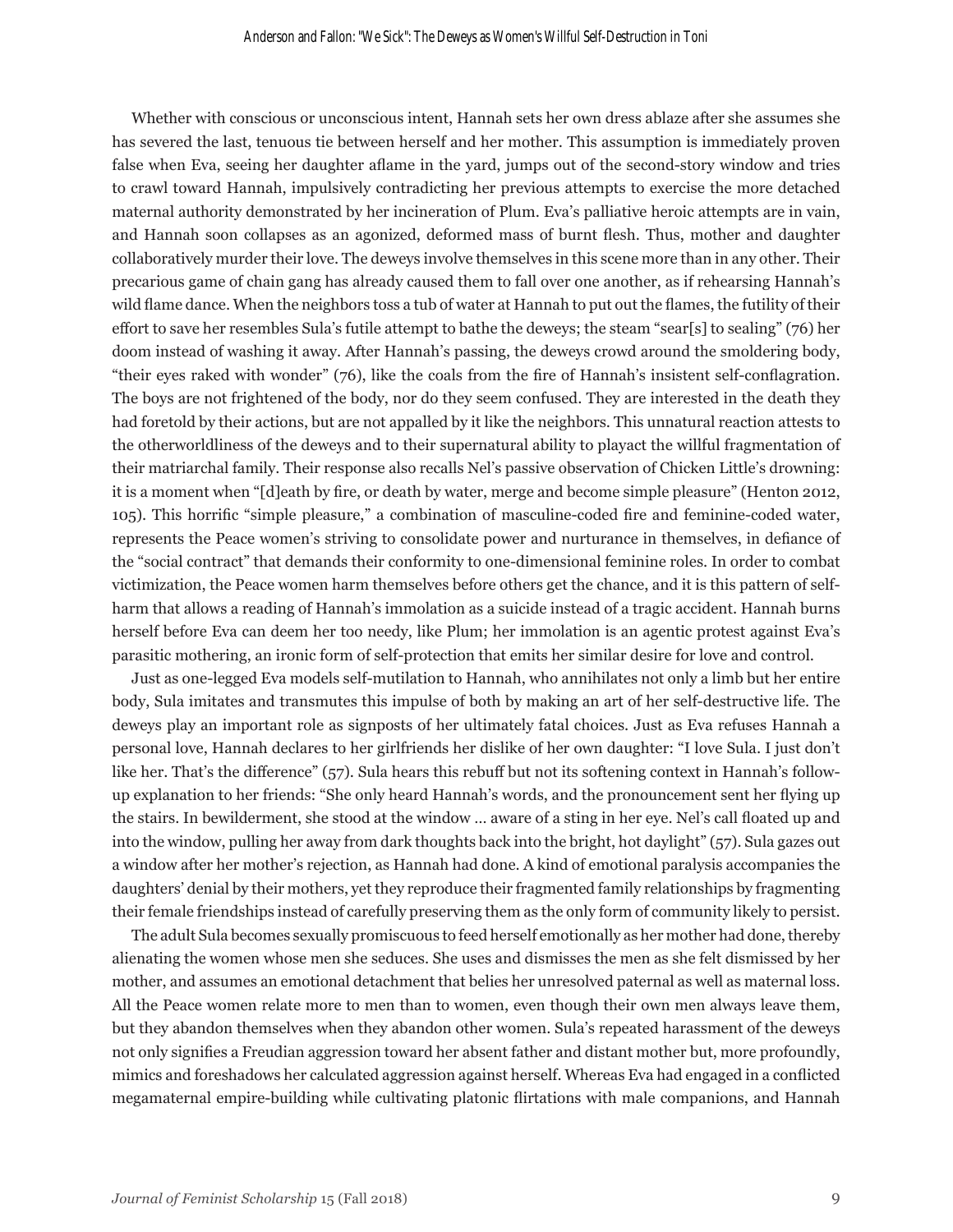had pursued a combination of casual sex and maternal domesticity (through cooking, cleaning, and her detached duty to Sula), Sula rejects motherhood entirely, seeking the masculine privilege of a promiscuity devoid of responsibility. Sula's estrangement from her family (and from the scandalized population of the Bottom) repositions her as a character who, as Spillers says, "exists foremost in her own consciousness" (1983, 295). Sula's bold self-definition engenders a driving force against which the citizens of the Bottom can negatively define themselves. Her chaos inspires an "increase of energy and virtue" in the town, and this energy and virtue dissipate upon her death (Stein 1984, 149). Sula's determination to live by her own rules seems to imply an agency that testifies to her success living as a holistically complex woman; nevertheless, when Sula's actions separate her from Nel, who serves as an inalienable piece of Sula, it becomes clear that Sula cannot survive as an assured but self-isolated experimentalist.

As a girl, Sula expressed a loyalty and mutuality toward her best friend Nel that is epitomized in Sula's grotesque act of slicing off part of her finger to preempt the intended violence of a gang of Irish boys who threaten the two girls. This deed subtly recurs in Sula's adolescent act of chasing the deweys in the attempt to bathe them. They are terrified of the vulnerability and sloughing off of self signified by the threatened bath. If the deweys' function for Sula is to enact the inevitable consequences of her chosen self-destruction, then she will chase her inner demons through the labyrinthine house of her mind in vain and allow them to escape unquenched, and Eva abets her in this.

When Sula and Nel graduate from high school, Sula enthusiastically helps to plan Nel's wedding to Jude, but the deweys' attendance of the event hints at her ultimate demolition of the marriage and accompanying loss of her best friend and second self. Significantly, it is at Nel and Jude's ill-fated wedding that the town "realize[s] for the first time that except for their magnificent teeth, the deweys [will] never grow" (84). The deweys are seen as young boys "frozen in a state of perpetual, irresponsible childhood" (Dubey 1994, 52), an equally fitting description for the adult Sula as she attempts to assume a male-identified egotistic liberty that eschews all obligation. She opts for promiscuity over exclusivity, leaving Medallion for ten years and roaming through relationships as she roams through cities. Sula chooses to remain in a paradoxical stasis of experimentalism, while her counterpart in Nel retains her stasis of self-repressive pragmatism. Both are attempts at wholeness that instead produce personal incompleteness and thwart relationality.

On Sula's return to Medallion, Nel casually inquires about the deweys shortly before Sula betrays her by sleeping with Jude, as if invoking her friend's and her own destruction:

"Who's feeding the deweys and Tar Baby? You?"

"Sure me. Anyway Tar Baby don't eat and the deweys still crazy."

"I heard one of 'em's mamma came to take him back but didn't know which was hern."

"Don't nobody know." (100)

Sula carelessly claims to be feeding the deweys and implies that it is easy because they are "still crazy," which implies on a literal level that she does not feed them, and on a symbolic level that she effortlessly feeds her wild, immature impulses wherever they lead, regardless of the consequences they foreshadow to her. No woman can distinguish the deweys because all women are mother to them, as they are mother to their own tragic destinies, and no woman succeeds in "tak[ing] back" or fully recognizing and owning her role as self-saboteur. Nel smugly reflects that Sula's poor choices show how "like always, [she is] incapable of making any but the most trivial decisions" (101), but Nel has also chosen unwisely in that she has lost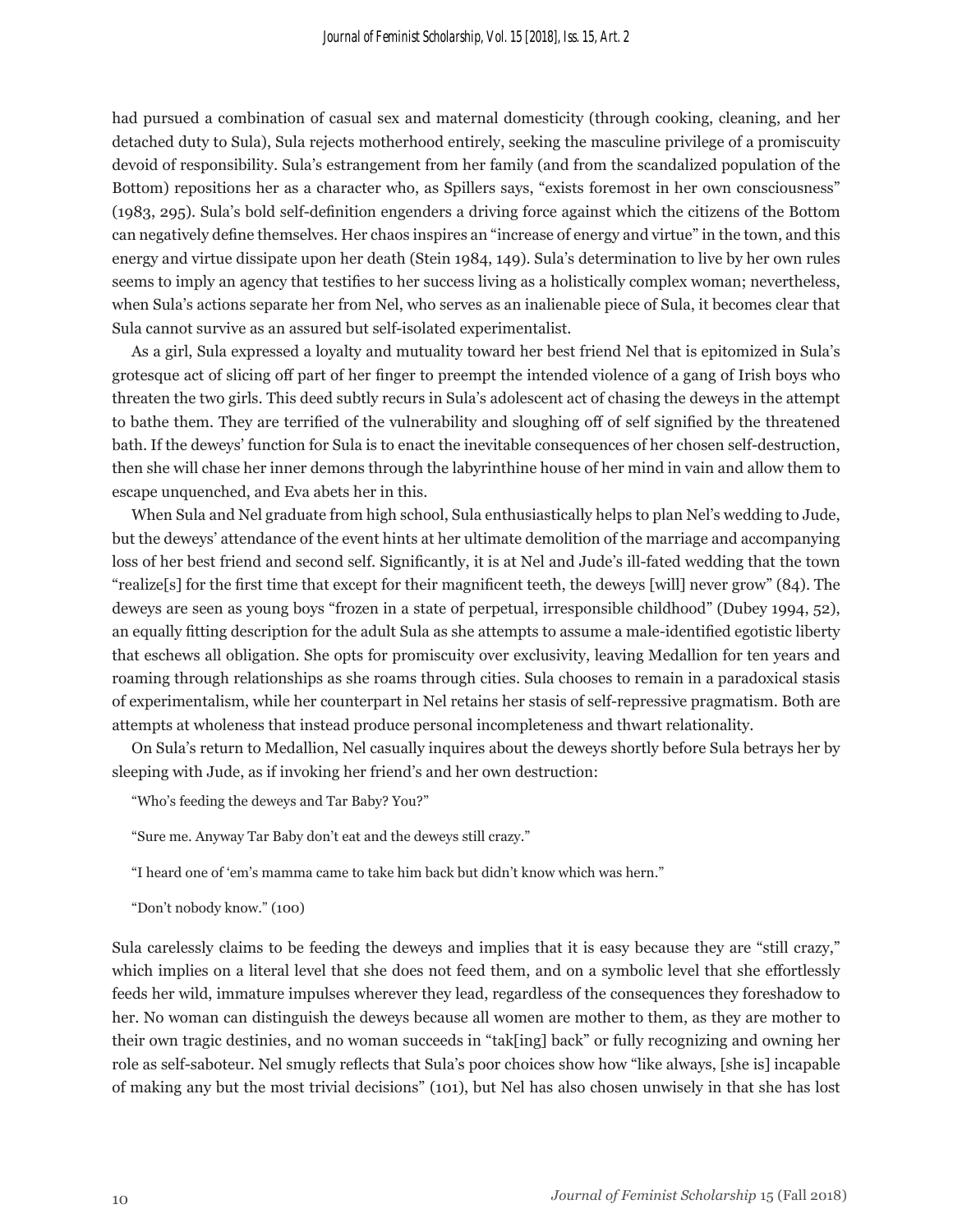herself by following a scripted path of (ex-)wife and mother that Sula encapsulates as a "secondhand lonely"  $(143)$ .

After the exchange concerning the deweys, Sula admits to Nel that she institutionalized Eva; her rejection of her grandmother's authority and refusal to care for her is a violation of the matrilineal African American culture of caretaking and an ultimately self-alienating betrayal of her "motherline" (O'Reilly 2004, 62–63). Sula justifies placing Eva in a home by claiming to fear Eva would burn her alive as she did Plum. In fact, upon Sula's return to the Bottom, she had vehemently declared, in response to Eva's unwelcoming criticisms, "Any more fires in this house, I'm lighting them!" (93). Sula checkmates Eva's aggression with a more socially acceptable version of her own, locking Eva out of the Peace house instead of locking herself in, and unconsciously does the same thing to Nel. When Nel catches Sula having intercourse with Jude, Nel is immediately "locked into a visual symbol of alienated lonely despair" (Rice 2000, 172). She feels abandoned by both her husband and her best friend, and mentally separates from Sula for the first time. Before the deweys, the girls were almost one person, sharing mind and consciousness. When their bond shatters, Sula becomes the town's "easy" and uses sex as a way to "find what she was looking for: misery and the ability to feel deep sorrow" (122). Throughout the remainder of the book, Sula and Nel search for something to fill the gap left by the absence of the other. However, neither realizes how much they miss each other until Sula's tragic end. Sula's childish personality has not changed, but her concept of adult freedom alienates the women closest to her, especially her best friend, which ultimately alienates Sula from herself.

In trying to use sex to fill the void left by Nel, Sula asserts power and self-protective detachment in the stereotyped male-identified way she uses her partners, sleeping "with men as frequently as she could" (122) and then "trying to recall [their] name[s]" (123) afterward while communing with herself. However, she fails to maintain this detachment with one of her lovers: "she had not counted on … the beautiful black face that stared at her through the blue-glass window. Ajax" (124). In becoming increasingly attached to the handsome, companionable Ajax, Sula experiences Nel's perspective firsthand: she feels the nestmaking instinct, the possessiveness of her beloved, and the acute sense of loss when he abandons her. As before, Sula could have avoided this form of suffering if she had heeded the warning of the deweys, and the experience fails to increase her empathy for Nel or other women in her life.

The deweys appear precisely before Sula makes love to Ajax. While she waits for Ajax to emerge from the bath, the deweys run unabashedly into Sula's bedroom: "She was smiling, thinking how like Jude's was his craving to do the white man's work, when two deweys came in with their beautiful teeth and said, 'We sick'" (128). They claim they require medicine and they want money to buy "the catarrh remedy" (129) they relish from the drugstore. When Sula grabs a shoe and playfully hurls it at the boys to get rid of them, they scream and curse. In retaliation, Sula "leaped out of the bed naked as a yard dog. She caught the redheaded dewey by his shirt and held him by the heels over the banister until he wet his pants" (129). The other two deweys immediately retrieve stones from their pockets and begin to pelt Sula as she "carrie[s] the wet dewey to the bedroom" and dumps him onto the bed, followed by the other two (129). By dangling a dewey over the banister, Sula reveals the precariousness of the predicament in which she has placed herself. Prior to this encounter, Sula boasted an ingenerate independence, but she surrenders her autonomy in order to make love to Ajax, whose very name conjures up images of war and the idea of the body as a battleground in itself. By loving Ajax, Sula submits to him in a way that she has never before submitted to a man, allowing the just-bathed warrior's wetness to quench her fiery spirit. The fire symbolism alive in the red hair of the dewey dumped on the bed echoes the flaming deaths of Plum and Sula's mother Hannah, and the deweys' warning of her demise becomes clear: if Sula gives herself fully to Ajax, she, too, will be consumed. Sula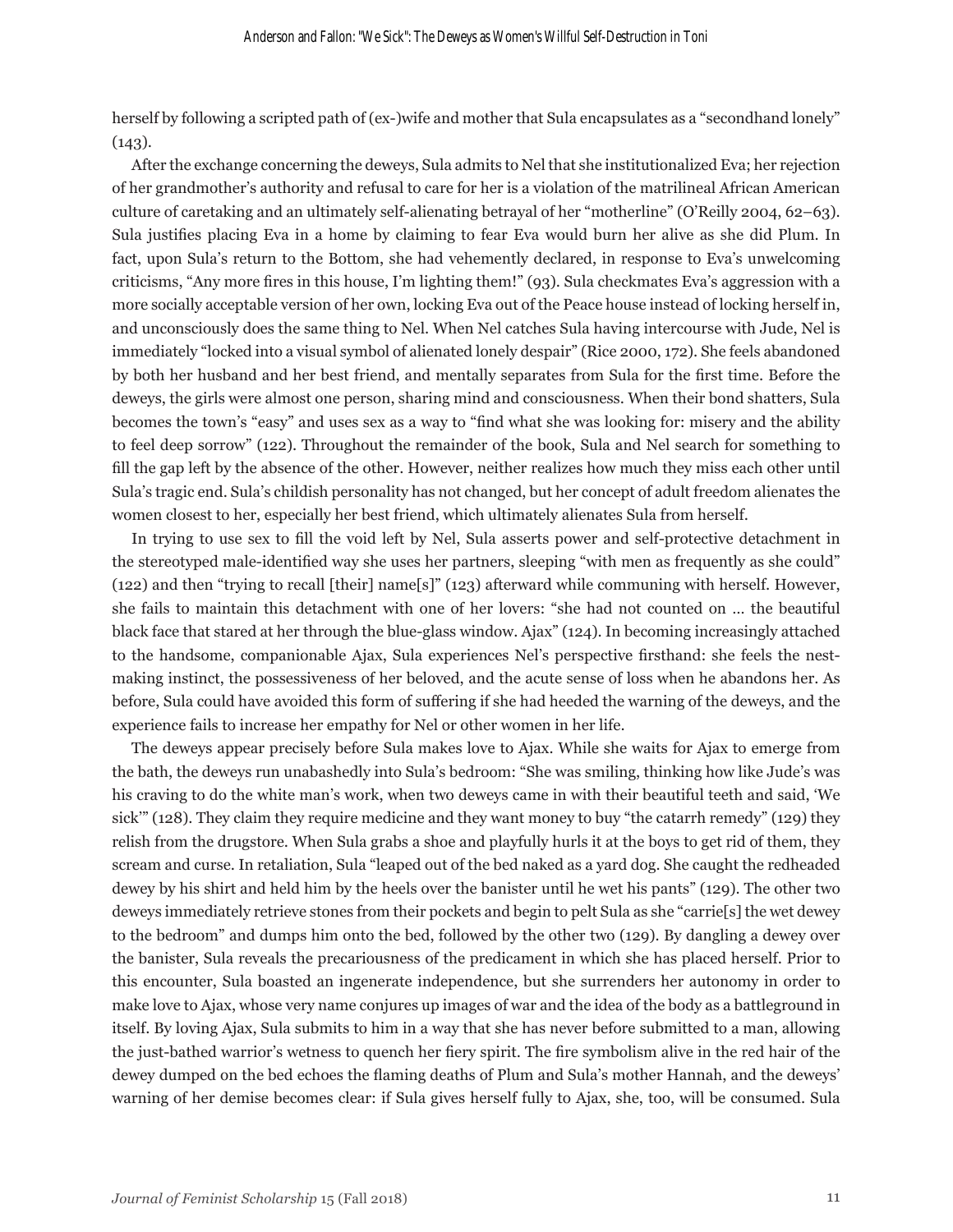seems to know that she is proverbially playing with fire by choosing to torment the redheaded dewey, but she shrugs off the warning and soldiers into bed with Ajax anyway.

It is during intercourse that Sula feels the impulse to make Ajax her permanent lover. For the first time in her life, she wants to keep a man with her, to enslave him to her passions and use him as a means to "construct [her own] identity" (Duvall 2000, 55). The sex act inspires only violent impulses in Sula: while she gazes at Ajax, she imagines chiseling into his face in an attempt to reach deeper into his being. Sula wants to carve away the psychic distance between Ajax and herself, though she will be hurt by the stony interior of Ajax's self. This desire is pantomimed beforehand by the stone-throwing deweys, who mirror the masochist within Sula that she fails to suppress or to bribe away. Ajax's oedipal attraction to Sula for the free-spirited cleverness that evokes his mother evaporates when he senses a lover's possessiveness in her that inhibits rather than feeds his creative self-expression. He extricates himself from the relationship as soon as Sula tries to mold him into the permanent vessel for her self-identification. In changing her character to retain her lover, she loses him.

Similar to the deweys, Sula now has no identity, not even codependently Ajax's identity, which is revealed by his birth name on his license and introduces another part of Ajax—A. Jacks—that she can never know. In light of the fact that, according to the *Oxford English Dictionary*, "Jack" signifies "John Doe" in American (and British) parlance, and that Morrison uses it in plural form, this name revelation exposes to Sula and the reader her delusion in mistaking a sexually dominating everyman for a Trojan war hero, who himself represents the glorification of the masterful male killer. In her attempted possession of a man, Sula becomes the one possessed, her body climactically conquered on the gender battlefield with her chosen warrior, who turns out to be no more than another manifestation of all the men in which her self-flagellating subconscious has led her to lose herself. In other words, Sula's subconscious functions as the Trojan horse, the vehicle that allows Ajax's invasion of her selfhood. When her "sense of stability of both Ajax's and her own identity dissolves" (Duvall 2000, 62), Sula discovers that the only constant, stable element in her life is now the malevolence of the Bottom. No one in her town will talk to her or take care of her when she becomes seriously ill except the deweys, one other boy, and Tar Baby, himself an outcast and perpetual child. Spillers argues that Sula's "unalterable 'badness'" manifests a woman in whom "black and female are now made to appear as a *single* subject" (1983, 295). While this is certainly true, Sula's seemingly fatal submission to Ajax and her untimely death raise questions concerning the efficacy of Sula's previous attempts to situate herself as an agentic being in control of her own actualization and selfhood. Her death scene decries the body divided, establishing the separation of Sula's spirit and body as well as a severance from Nel, with whom she had once shared a collaborative consciousness.

When Nel finally visits Sula once before her death and offers help, it has been three years since the Jude affair and the disaffected women's last interaction. Sula asks Nel to pick up a prescription, which the narrator informs us "the doctor said not to take until the pain got really bad" (140), insinuating that it has serious and potentially deadly side effects. Nel pays for and brings the dangerous syrup to Sula, who imbibes it from a "sticky spoon" (141) in a situation reminiscent of Sula's paying for the deweys' desired "medicine"; this parallel shows that both women enable Sula's self-sabotage as she had enabled the deweys' imagined illness. The two then argue about their divergent characters, life choices, the Jude incident, men, and "who was good" (146) between them, and none of these issues is resolved—"Talking to [Sula] about right and wrong was like talking to the deweys" (145). Nel gives up arguing with her former friend and gives her the last word at parting. The narrator specifies that "[w]hen Nel closed the door, Sula reached for more medicine," bemoaning that Nel will remember her only for the pain she caused "and never remember the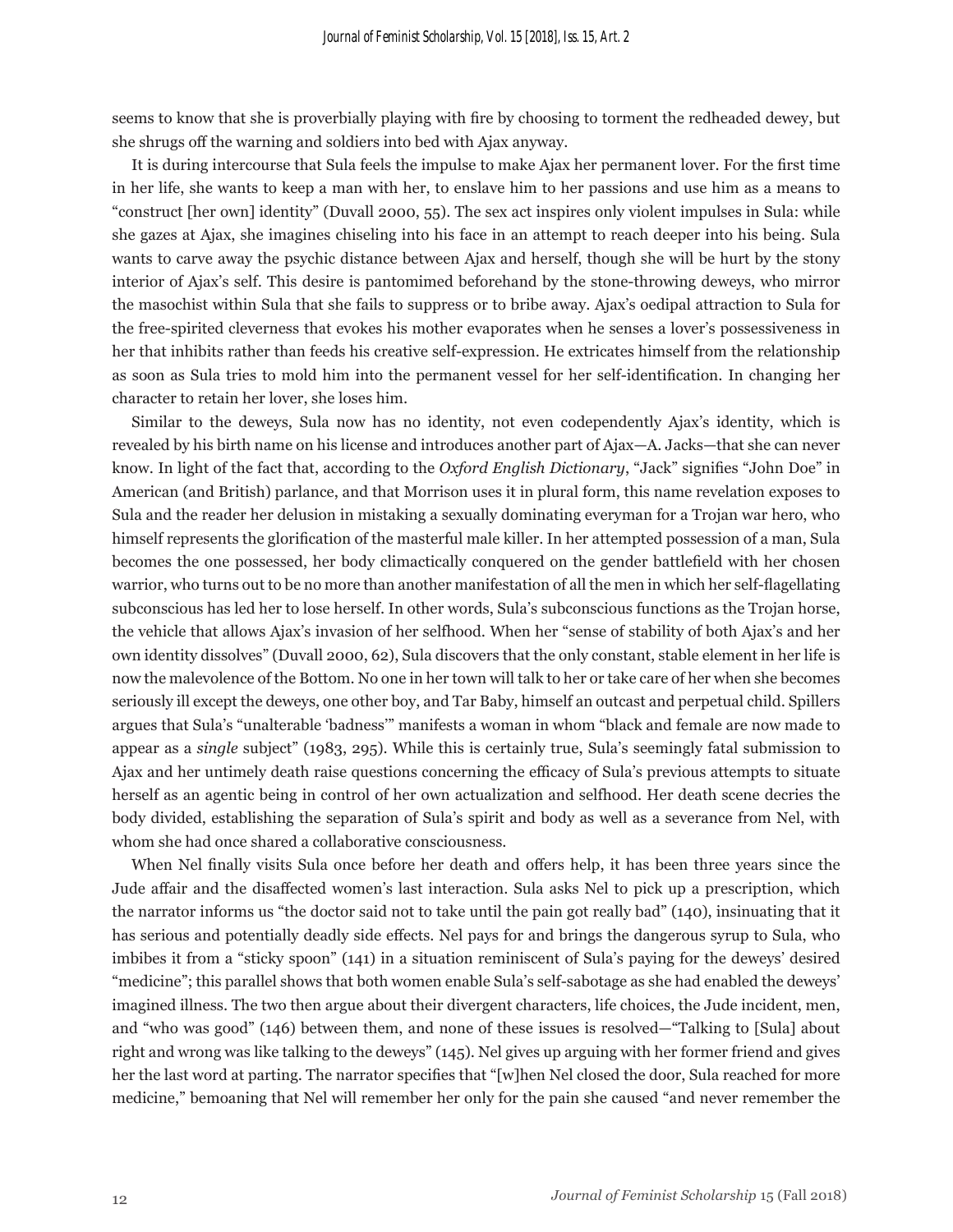days when we were two throats and one eye and we had no price" (147). In their argument, Sula rejects Nel as she perceives Nel to have rejected her, and when Sula realizes the predictable outcome—her thwarting of any possible reconciliation between them—she commits suicide, or at least accelerates her death. Facing her imminent demise, she lingers nostalgically over the idea of her and Nel's former oneness, signified by the "one eye" that again alludes to the hens' collective gaze on the deweys the day before Hannah's death the haunting emblem of women's universal journey toward open-eyed suicide, whether they take the short way or the long way there.

Though Sula's body is not literally aflame when she dies, her fever links her death to the fiery deaths of Plum and Hannah and, in effect, to the fire symbolism linked to the deweys throughout the novel. However, Sula's journey to the afterlife becomes a progression through tunnels where she encounters a "rain scent" and a body of water that allows her to "curl into heavy softness," into a "sleep of water always" (149). The peace her spirit finds in this liquid, labyrinthine nowhere prefigures both the death of many Bottom citizens in a collapsed tunnel and the hope for a figurative, communal rebirth following tragedy. It is during the baptismal mass drowning in the collapsed tunnel that the deweys and their emblematic function as the enactors of women's inevitable self-dissolution are finally quenched, one year after Sula's death.

Shadrack, an eccentric war veteran, had instituted National Suicide Day years before, a day when everyone could fear and expect death in order to "get it out of the way" (14). Every year, on the third day of January, Shadrack trudges through town, ringing a bell and swinging a hangman's rope. He announces the purpose of National Suicide Day to everyone, "telling them that this was their only chance to kill themselves or each other" (14). Shadrack offers this event to the Bottom as "a necessary buffer against the onslaught of [chaos]" (Montgomery 1979, 130). Normally, few citizens ever leave their houses to join his annual one-man parade, but in 1941, the people have endured a long, exhausting winter, and the sight of Shadrack ironically makes them remember and rejoice in life. The people swarm out of their door frames, following Shadrack in a whooping, swirling line of happy men and women.

The deweys are among the first to celebrate in the human chain. Here, the image of a chain of people, coupled with the image of the deweys' previous chain gang game before Hannah's suicide, gives the observant reader a surprising foresight. The deweys, reflecting the self-destruction of not only the women but the entire community of the Bottom, are actually escorting the symbolically enslaved citizens to their deaths. The crowd moves past the town and onto the resonant "New River Road" adjacent to the abandoned tunnel excavation project where black citizens were not allowed to work years before. They had been promised an income and a new life by means of this tunnel, but the white community had opted, instead, to find other workers for the project. As one body, the parade seeks vengeance for "[t]he teeth unrepaired … the rushstuffed mattresses, the broken toilets, the leaning porches, the slurred remarks and the staggering childish malevolence of their employers" (161). The townspeople jump over the fence and run to destroy what is left of the tunnel, smashing everything in sight with makeshift weapons. It is as if the people are collectively wreaking their revenge on this yonic symbol, both for a racist society's withholding of nurturance and, in the case of the women, for their lack of self-nurturance as well. However, these warranted "expressions of black rage at the social and economic injustices of life ultimately prove self-destructive" (Bouson 2000, 49).

Suddenly, a few people decide to traverse the unfinished tunnel. They had not planned to go inside, but in their urgency to obliterate even the memory of injustice, they wrack the innards of the tunnel. This communal action invokes Plum's futile attempt "to crawl back in [Eva's] womb" (71), a desperate quest for a never-attained nurture. The indignant violence of the townspeople is justified, but the tunnel collapses, and dozens of people are crushed under the mountain's enormous weight. Parallel to Plum's thwarted attempt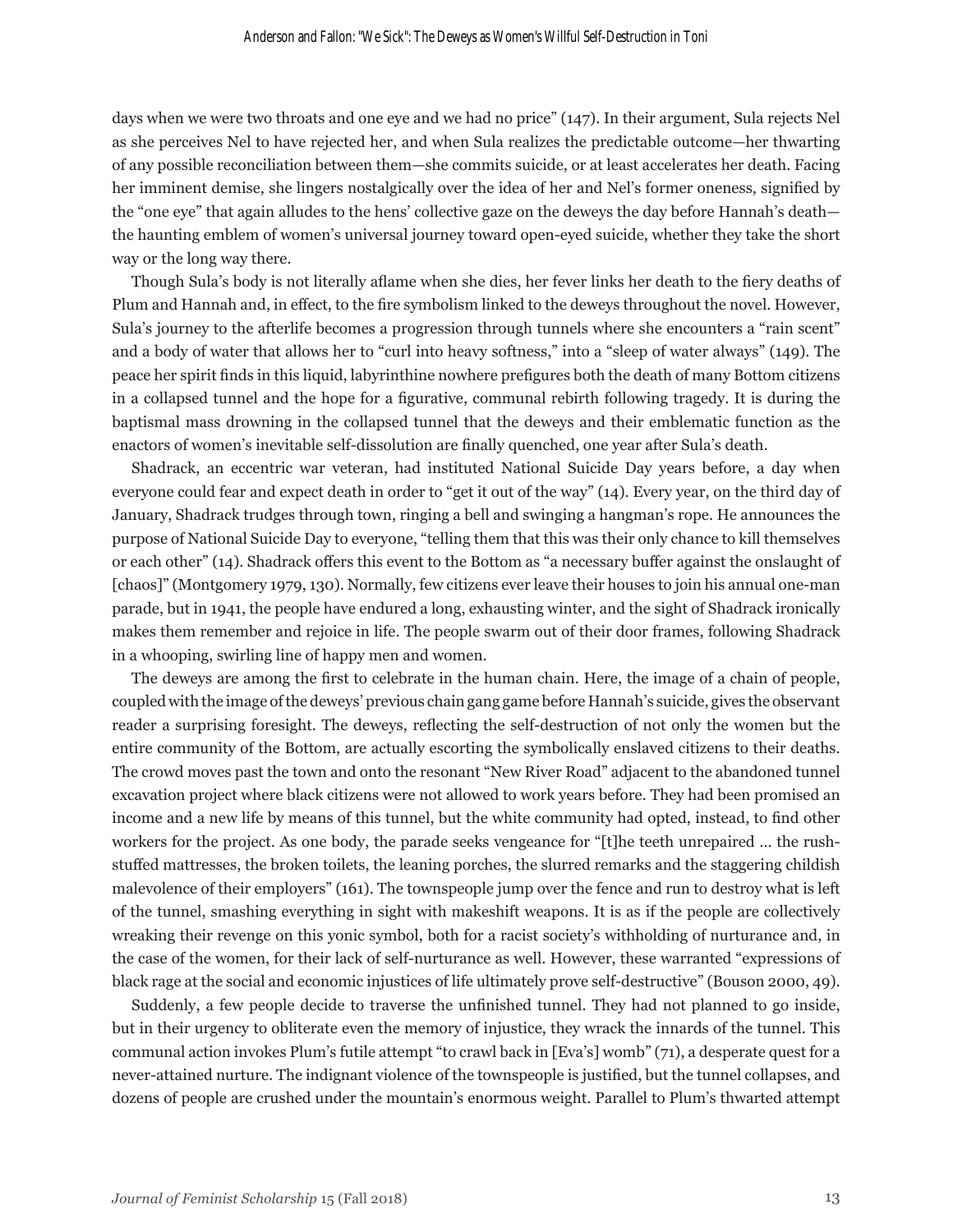at regression to an embryonic state in an unaccommodating womb, the entire town is denied rebirth by the death-dealing compression of an artificial birth canal, a disembodied feminine symbol that emblematizes the whole community's lack of nurture in the larger society they occupy. Hence, "National Suicide Day fulfills the prophecy of its name" (Galehouse 1999, 5).

Strangely, the deweys, who are still in the front of the parade when it arrives at the tunnel, are never discovered (Morrison 1982, 162). Most of the surviving residents assume that they died during the thunderous cave-in, and no one bothers to investigate the matter any further; their bodies simply fail to surface. Accounts of the tragedy differ over who "had been the first to go": "Most folks said it was the deweys, but one or two knew better, knew that Dessie and Ivy had been first" (158). The women and the deweys are almost interchangeable here, since the deweys symbolically function to enact human compulsions. These compulsions (deweys) can lie buried but never die, which suggests that women's fragmentation of self and female community both reflects and contributes to the downfall of all human community. Dessie and Ivy, local everywomen of whom we know very little, lead the plunge into death in the surrogate birth canal, as if to complete on a communal scale the demolition instigated by Eva, Hannah, Sula, and Nel. The two more anonymous characters accentuate the novel's pervasive depiction of African American women's capacity for utter deconstruction of self and society in a way that blurs the distinctions between homicide and suicide and that also crosses the boundaries of age, race, and gender, just like the deweys.

The only other significant reference to the deweys in the novel after the mass drowning occurs during Nel's reflection upon the town almost twenty-four years later. She ponders the new world, and compares modern thoughts to old ideas. Surprisingly, she finds that present and past do not differ much in content. In fact, "the young people had a look about them that everybody said was new but which reminded Nel of the deweys" (163). This look is explained by the fact that both the deweys and the new youth "embody a 'plural name'" (Dubey 1994, 61). The new youth are one with the spirit of the deweys. Even though the deweys have vanished, their presence is still alive in the minds and hearts of the Bottom, reemphasizing humanity's never-ending potential to annihilate itself, regardless of time, opportunity, progress. It is as if this tendency pollutes the "cyclical" stream of human nature in every new generation, not just in the offspring of the Bottom (Griffin 1995, 46). At the end of the book there are new babies—new children will play the same game the deweys played, call each other names, and develop friendships. The memory of the deweys in the Bottom seems to imply that people remain infinitely more capable of self-destruction than self-construction. Even children must participate in the masochistic behavior modeled by the adults and their projections as embodied in the deweys. However, the persistence of the deweys' influence on the Bottom also hints at the enduring aftermath of self-destruction—an aftermath that, though distressing, introduces a new element to the cyclic repetitions of the town's history: a communal ability to declare and assert an agency birthed from women's suffering and concomitant self-rediscovery. Though the communal expression of a female-identified agency results in a (literal) collapse around many of the town's members, it proclaims the possibility of beneficial social change arising from women's ability to freely construct their own parameters for domestic and public life.

In *Sula*, who or what is blamed for the tragic foundation of this social change? Though not defined by it, the novel does portray the oppressive effects of white racism on the Bottom from its very beginning, along with the related evils of poverty, disempowerment, and despair, all of which are depicted as patriarchal evils. This is not to propose that racism and patriarchy are synonymous forces in the Bottom, but to emphasize how the Peace women are doubly othered in their community, where their deliberate insistence on exercising power can be expressed as only a self-destructive reclamation of bodily control.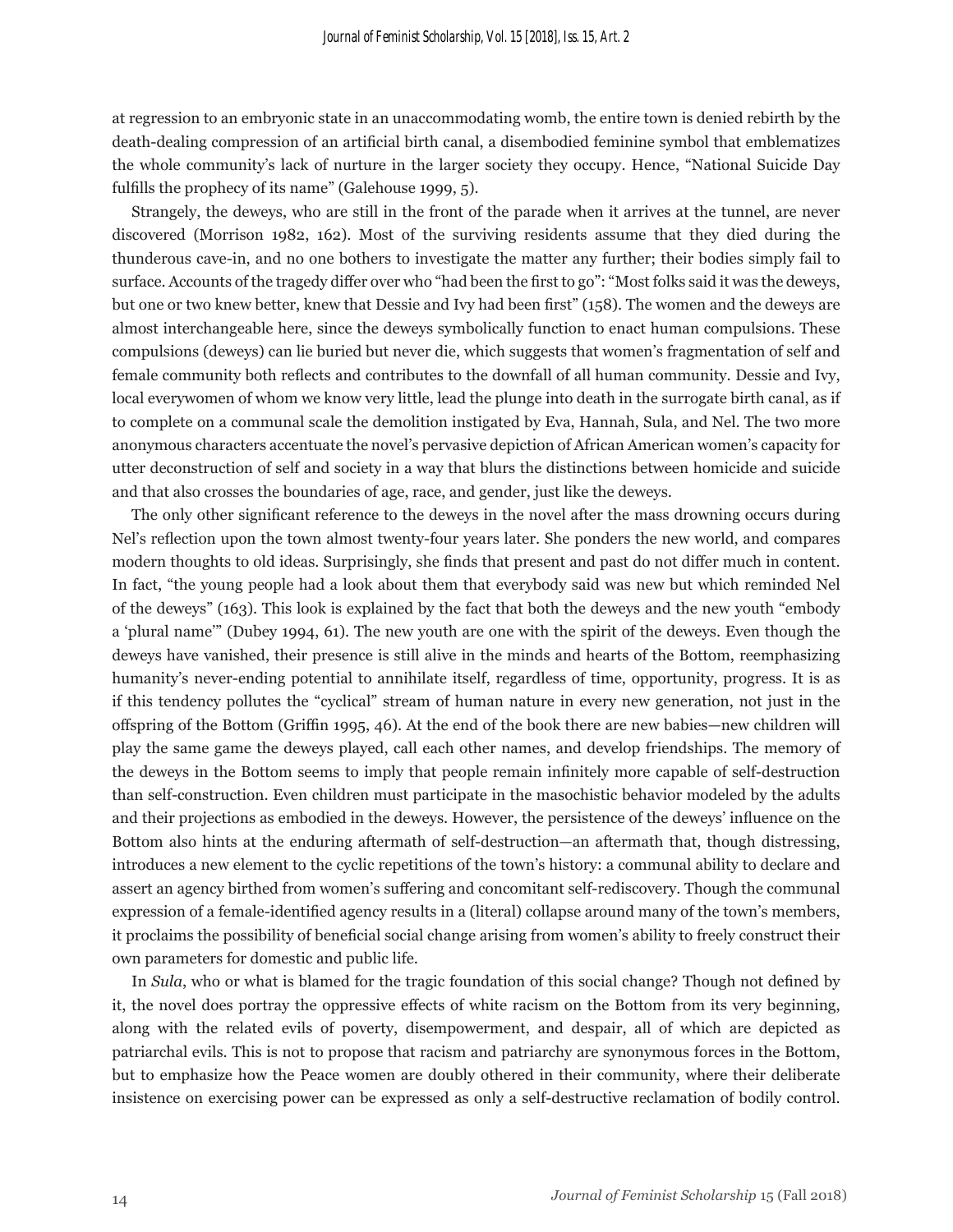This control defies both racist and patriarchal oppression by self-harming before one can be harmed more grievously by others. Morrison refuses to relegate *Sula*'s women to mere victimhood. There is sometimes an unmistakable strain of perversity in their assertion of free will that shows at once their humanity and their originality; despite these heroines' historical, regional, racial and gender particularity, they cannot be tidily typecast into conclusive ideological or moral critical narratives. The tunnel implosion that decimates the population of the Bottom, like the self-destruction practiced by the Peace women, becomes an expression of agentic self-harm writ large. It is, nonetheless, a hopeful conclusion that implies a community-wide affirmation of the desire to "[inscribe] a new dimension of being" (Spillers 1983, 293) that will permit all inhabitants of the Bottom to foster, foremost, agentic, unified selves. Tiffany N. Hinton views *Sula*'s hopeful "water figurations" as effecting the "restor[ation] to the African American collective memory" of "the Yoruba-derived water goddess" who "[animates] bodies of waters [and] is also known to 'awaken' human bodies, whether by mollifying individual psyches or flooding entire communities with her healing properties" (2017, 292, 294).

The indication of communal healing through feminine restoration inversely confirms the relationships between individual female and communal suffering, as in the ways in which Sula and Nel both inherit a "cycle of abandonment trauma" (Schreiber 2010, 88), which, in Sula's case, causes her "to protect herself by acting in aggressive ways" (89). Among the Peace women, each undernurtured mother visits her love hunger on her daughter in a dysfunctional pattern that fosters an unsympathetic disposition, even as all three women manifest a vital independence (Eckard 2002, 54–55). Aoi Mori also explains that newly industrialized cities of the early 1900s were antimaternal, contributing to the alienation of women and the breakdown of traditional African American community (1999, 104–105). By naming her chapters with chronological dates instead of titles, Morrison recounts a slow and unfinished progression towards a reclamation of individual freedom and communal solidarity. Thus, despite the fractured psyches and families that pervade *Sula*, there is an unmistakable glimmer of hope for redemption. As one Morrison critic observes, "Even in the midst of tragic death, implicit in this narrative structure is the idea of regeneration and renewal and self-identity" (Williams 2000, 113). The deweys and the narrative they occupy are not entirely bleak in their connotations. The deweys' vanishing in the waters of the Bottom's despair also portends baptismal healing and hope, evoking the miracle of birth-as-rebirth. Unlike Plum and the drowned citizens, the deweys achieve the unachievable—their disappearance signifies their acceptance by the birth canal and conferral of reentry into the womb through a tunnel that somehow transforms for them from a racist construct to an optimistic universal Mother, who symbolically reincarnates them in the next generation.

Nel remembers the deweys at a point when she is finally able to be emotionally and spiritually reconciled with Sula, when she recognizes them in the young people around her. She then goes to visit Eva, who declares that there was "[n]ever no difference between [Nel and Sula]" (169), before paying respects at Sula's grave in the cemetery where all the deceased Peace family members lie. In Nel's reclaimed dual identity as both Sula and herself, she embodies Sula's and all the Peace women's potential to reconcile with each other and with themselves. The deweys' disappearance into the quenching waters of the tunnel hints that their presence is no longer necessary in either the microcosmic world of Sula and Nel or the macrocosmic world for which their sisterly reunion presages a seemingly impossible unification. Nel hears Sula's spirit in the whispering trees and hears her own heart for the first time since childhood, stripped of pride and embracing her true loss—that of her kindred spirit: "'We was girls together,' she said as though explaining something. 'O Lord, Sula,' she cried, 'girl, girl, girlgirlgirl'" (174). The doubly triplicate repetition of girl (as three designations in a sequential list, and as three "girl"s within the last listed designation) replaces the triplicate deweys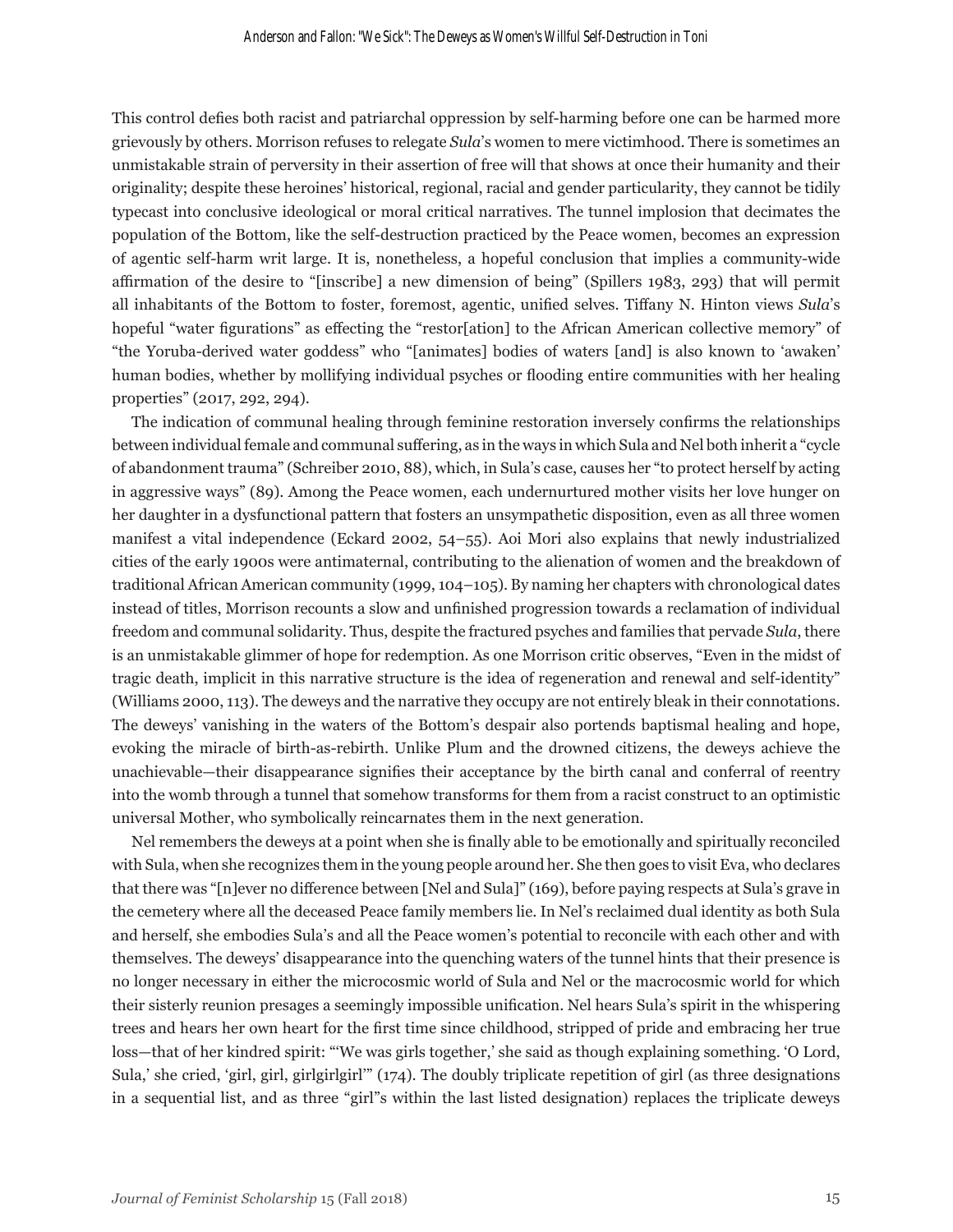with a prayer-like invocation for female reconciliation, for a return to the girlhood unity that radiates with the unconditional love, loyalty, and possibility for which all human beings long. The extent to which Nel's prayer can or will be answered remains ambiguous. Yet Morrison's novel suggests that through forgiveness, the self may achieve a unification that strengthens as it is strengthened by a genuine community in which everyone, including a powerful black woman, can thrive. This community does not yet exist and, as Eva, Hannah, Sula, and even Nel discover, its attainment may come at too high an individual cost.

That is not, however, the note on which the narrative concludes. Morrison ultimately silences the deweys, not the women represented by the sorrowing but rejuvenated and more authentic Nel. The deweys' deceptively boyish, anarchic skepticism gives way to a womanly union of "girls together" (174). This partial reimmersion in a shared childhood signals maturation rather than regression. The Nel-Sula bond of "girls" rejects the dangerous homogeneity of the deweys, instead equating unity with simultaneous individuation. Nel becomes more herself as she reunites with Sula's spirit, chanting "circles and circles of sorrow" (174) that point toward a female catholicity that transcends the mortal now. Despite the many agonies Sula's female characters suffer, the novel's concluding depiction of everywoman Nel's active mourning reunited to her past differentiates her from the "rootless" deweys "existing from day to day with no knowledge of past or future" (Harris 1999, 116). Nel's tears for Sula redeem Nel; her courageous authenticity and empathy for an other-as-self, even as it echoes the collective anguish of the novel's women, shows strength. Nel, like the Peace women, has begun to transform grief into power. The boundless circles of sorrow resound with a declaration of the agentic self.

#### References

Austin, J. L. 1975. *How to Do Things with Words*. Cambridge, MA: Harvard University Press.

- Bouson, J. Brooks. 2000. *Quiet As It's Kept: Shame, Trauma, and Race in the Novels of Toni Morrison.* Albany: State University of New York Press.
- Burrows, Victoria. 2004. *Whiteness and Trauma: The Mother-Daughter Knot in the Fiction of Jean Rhys, Jamaica Kincaid and Toni Morrison*. New York: Palgrave Macmillan.
- Butler-Evans, Elliot. 1989. *Race, Gender, and Desire: Narrative Strategies in the Fiction of Toni Cade Bambara, Toni Morrison, Alice Walker*. Philadelphia: Temple University Press.
- Dubey, Madhu. 1994. *Black Women Novelists and the Nationalist Aesthetic*. Bloomington: Indiana University Press.
- Duvall, John N. 2000. *The Identifying Fictions of Toni Morrison: Modernist Authenticity and Postmodern Blackness*. New York: Palgrave.
- Eckard, Paula Gallant. 2002. *Maternal Body and Voice in Toni Morrison, Bobbie Ann Mason, and Lee Smith*. Columbia: University of Missouri Press.
- Galehouse, Maggie. 1999. "'New World Woman': Toni Morrison's *Sula*." *Papers on Language and Literature* 35: 339– 62.
- Ghasemi, Parvin. 2010. "Negotiating Black Motherhood in Toni Morrison's Novels." *CLA Journal* 53 (3): 235–53.
- Grewal, Gurleen. 1998. *Circles of Sorrow, Lines of Struggle: The Novels of Toni Morrison*. Baton Rouge: Louisiana State University Press.